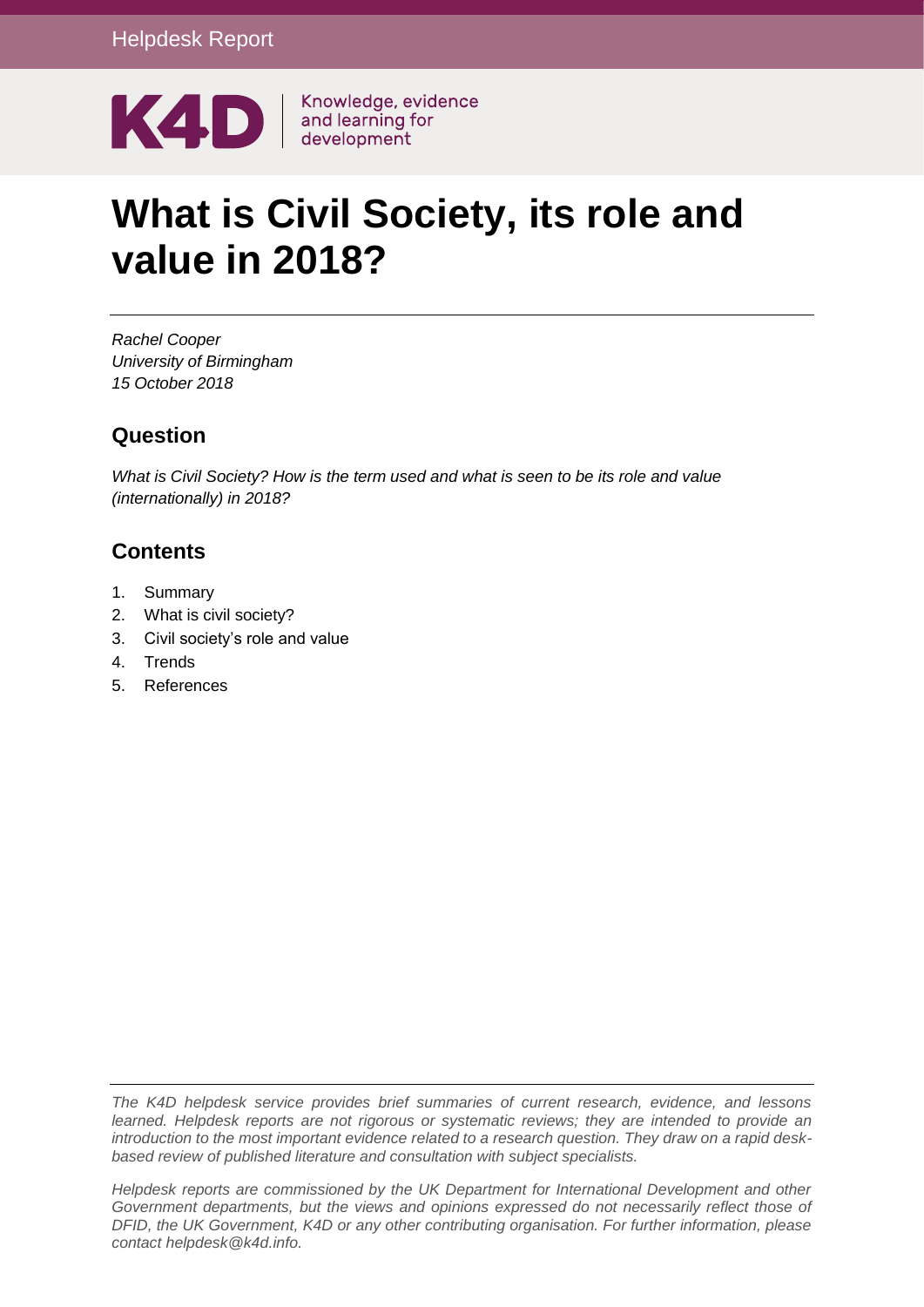# <span id="page-1-0"></span>**1. Summary**

Civil society is widely understood as the space outside the family, market and state (WEF, 2013). What constitutes civil society has developed and grown since the term first became popular in the 1980s and it now signifies a wide range of organised and organic groups including nongovernmental organisations (NGOs), trade unions, social movements, grassroots organisations, online networks and communities, and faith groups (VanDyck, 2017; WEF, 2013). Civil society organisations (CSOs), groups and networks vary by size, structure and platform ranging from international non-governmental organisations (e.g. Oxfam) and mass social movements (e.g. the Arab Spring) to small, local organisations (e.g. Coalition of Jakarta Residents Opposing Water Privatisation).

Civil society roles include:

- service provider (for example, running primary schools and providing basic community health care services)
- advocate/campaigner (for example, lobbying governments or business on issues including indigenous rights or the environment)
- watchdog (for example, monitoring government compliance with human rights treaties)
- building active citizenship (for example, motivating civic engagement at the local level and engagement with local, regional and national governance)
- participating in global governance processes (for example, civil society organisations serve on the advisory board of the World Bank's Climate Investment Funds).

Civil society has created positive social change in numerous places throughout the world. For example, Wateraid UK provided over 1.3 million people with safe drinking water in 2017/18<sup>1</sup>, whilst in El Salvador, the government passed a law in 2017 banning environmentally and socially harmful metal mining practices following civil society action since 2004<sup>2</sup>. However, questions about civil society's value, legitimacy and accountability are increasingly. Reasons for this include:

- recent NGO scandals, such as Oxfam workers in Haiti
- a growing disconnect between traditional CSOs and their beneficiaries
- a tough funding climate which has encouraged some CSOs to 'follow the money' and move away from their core mandates
- the growing role of new social movements which are able to connect with and mobilise large numbers of people

Increasingly researchers and practitioners are focusing on the role and value of diaspora communities and their potential contribution to international development. In 2017, diaspora communities remitted over USD 466 billion to low and medium income countries (World Bank, 2018). Remittances fund both family members' needs and investments in co-development projects and entrepreneurship. The potential role and value of diaspora communities in

<sup>1</sup> https://www.wateraid.org/uk/sites/g/files/jkxoof211/files/Annual\_Report\_2017\_18\_HI\_RES.pdf

<sup>2</sup> https://www.civicus.org/images/Saul\_Banos\_El\_Salvador.pdf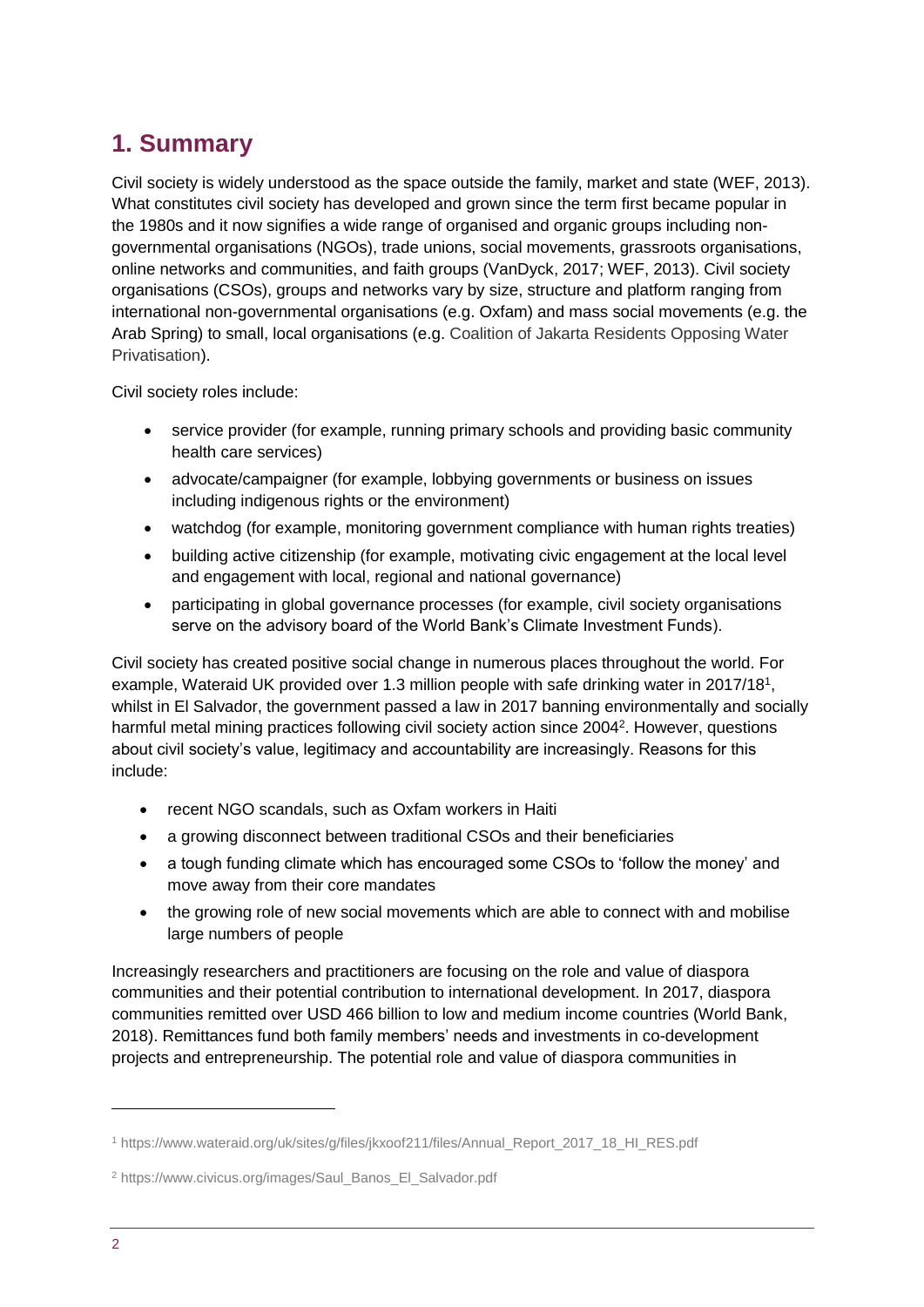development is widely recognise, for example, in the UN's Sustainable Development Goals (SDGs). Key issues in maximising the potential of the diaspora are reducing transaction costs associated with remittances and capacity building for diaspora civil society groups.

Academics, researchers and practitioners are concerned about **"closing space" around civil society**. Closing space refers to governments enacting regulatory, legislative or practical restrictions on civil society, including foreign funding for CSOs and limits on the rights of freedom of association, assembly and expression (see for example, Rutzen, 2015). Constraints on civil society began following the 9/11 terrorist attacks in America, with a second wave of restrictions following the Arab Spring (Rutzen, 2015). Both developing and developed countries are enacting restrictions (Rutzen, 2015). Practitioners and researchers are actively seeking ways to enhance civil society's resilience and sustainability (see for example, the US Center for Strategic and International Studies, who have launched a global consortium to identify specific remedies<sup>3</sup>). Other important trends in civil society include the changing funding climate, the role of technology and the role of faith groups.

**There is a wealth of literature related to civil society, its roles, values and trends**. This includes both academic and grey literature. Consequently, this report provides a brief overview of selected issues and a small number of examples. It highlights the trends closing spaces and the role of diaspora communities, but each of these could easily constitute its own separate report.

Potential avenues for future research include:

- The increased focus on demonstrating impact: northern donors and international organisations are increasingly calling for CSOs to demonstrate impact as part of their funding requirements. Future research could examine the effects of this on different sized and resourced CSOs, as well as the different models for measuring impact (see for example, WEF, 2013, p. 16).
- State strategies for closing spaces: what strategies do states use to demobilise civil society and how have these strategies changed over time? Kreienkamp (2017) argues that our empirical knowledge of the restrictions CSOs face remains limited, consequently our understanding of why and when states seek to demobilise CS remains limited as well.
- The growing role of the private sector in national and international governance and its implications (CIVICUS, 2018, p. 14).
- The changing funding climate: foreign funding is a common government justification for restrictions on CSOs. This is occurring at the same time as CSOs are facing a tougher, more competitive international funding climate (see for example, the 2016 introduction to the Open Global Rights debate on closing spaces<sup>4</sup>).

<sup>3</sup> https://www.csis.org/programs/human-rights-initiative/strengthening-civil-society

<sup>4</sup> https://www.openglobalrights.org/introducing-openglobalrights-newest-debate-closing-s/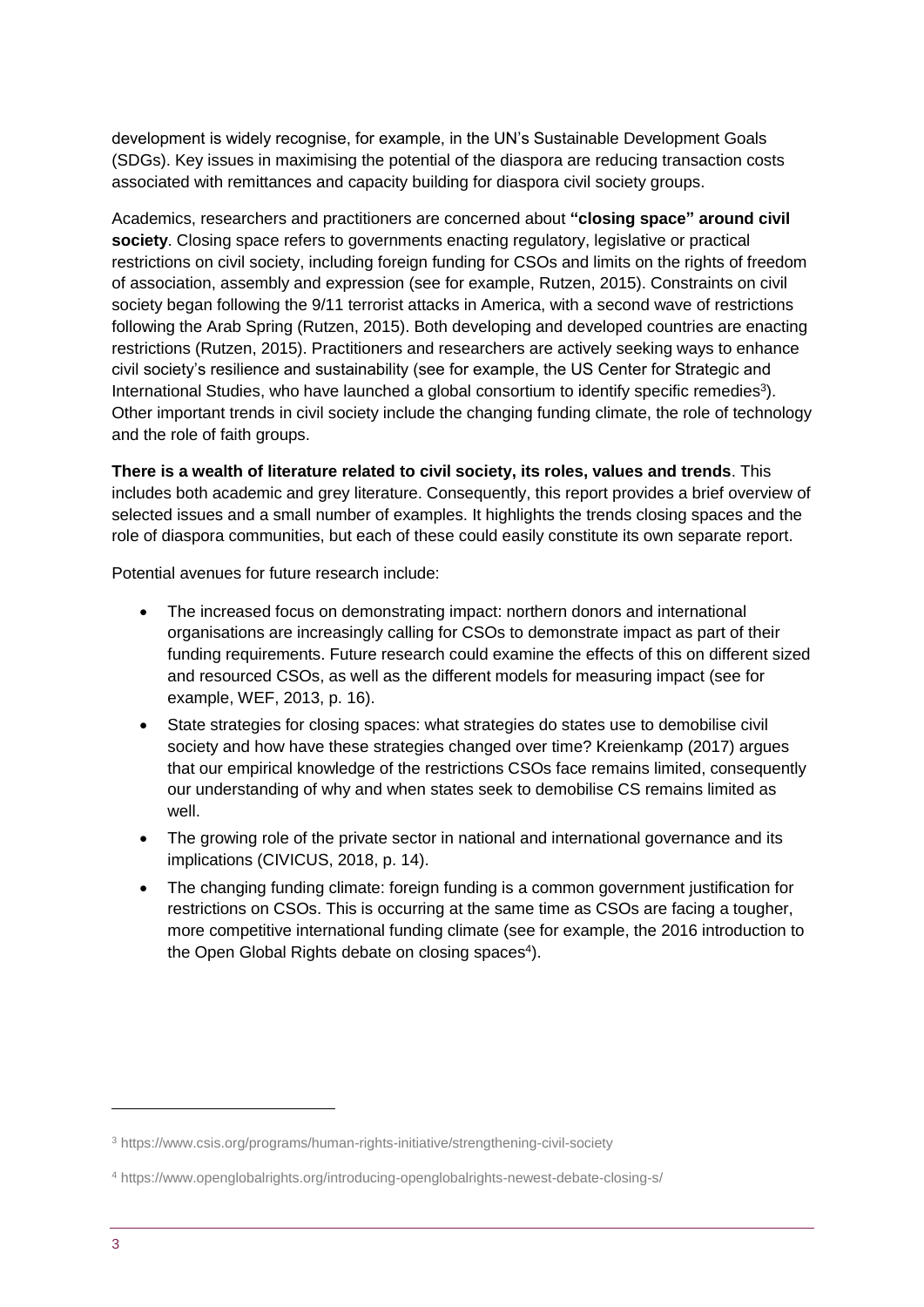- Civil society sustainability: researchers argue that civil society is at a crossroads and action is needed to increase its sustainability<sup>5</sup>. USAID, CIVICUS and the West Africa Civil Society Institute have developed measures to assess civil society sustainability.
- Impacts on gender and sexual minorities' organisations and movements: these can be a particular target of closing spaces, which can increase communities' marginalisation (see for example, Mbote, 2016).
- The role of faith groups<sup>6</sup>: religious affiliation is decreasing in Western Europe and North America, but is increasing in the rest of the world. Faith-based social, economic and political associations and movements are disrupting the status quo in many parts of the world in the pursuit of social justice.

# <span id="page-3-0"></span>**2. What is civil society?**

Civil society has been broadly defined as the "area outside the family, market and state" (WEF, 2013p. 8)<sup>7</sup>. For example, the EU defines civil society as "all forms of social action carried out by individuals or groups who are neither connected to, nor managed by, the State<sup>78</sup>. The African Development Bank argues that civil society is the voluntary expression of the interests and aspirations of citizens organised and united by common interests, goals, values or traditions and mobilised into collective action (AfDB, 2012, p. 10). Civil society encompasses a spectrum of actors with a wide range of purposes, constituencies, structures, degrees of organisation, functions, size, resource levels, cultural contexts, ideologies, membership, geographical coverage, strategies and approaches (WEF, 2013, p. 8; AfDB, 2012, p. 10).

Typologies of civil society actors include (WEF, 2013, p. 7; AfDB, 2012, p. 10):

- NGOs, CSOs and non-profit organisations that have an organised structure or activity, and are typically registered entities and groups
- Online groups and activities including social media communities that can be "organised" but do not necessarily have physical, legal or financial structures
- Social movements of collective action and/or identity, which can be online or physical
- Religious leaders, faith communities, and faith-based organisations

<sup>5</sup> Civil society sustainability may be defined as the capacity and capability of organized and loosely formed citizens associations and groupings to continuously respond to national and international public policy variations, governance deficits, and legal and regulatory policies through coherent and deliberate strategies of mobilizing and effectively utilizing diversified resources, strengthening operations and leadership, promoting transparency and accountability, and fostering the scalability and replicability of initiatives and interventions (VanDyck, 2017).

<sup>6</sup> For more information see https://www.weforum.org/agenda/2015/08/faith-communities-essential-disruptors/

<sup>7</sup> Evers (1995) argues that civil society is a tension field between state, market and family/community, which explains why it differs across contexts: CSOs are simultaneously shaped by the respective influences coming from the state, the market and family/community, and generate tensions, which cut across the borders of the state, market and family/community (pp. 162-3). Evers' work also highlights how definitions of civil society have a tendency to be normative as civil society, premised on non-coercive association is related to democracy (this type of association is not normally permitted in authoritarian or hybrid regimes).

<sup>8</sup> https://eur-lex.europa.eu/summary/glossary/civil\_society\_organisation.html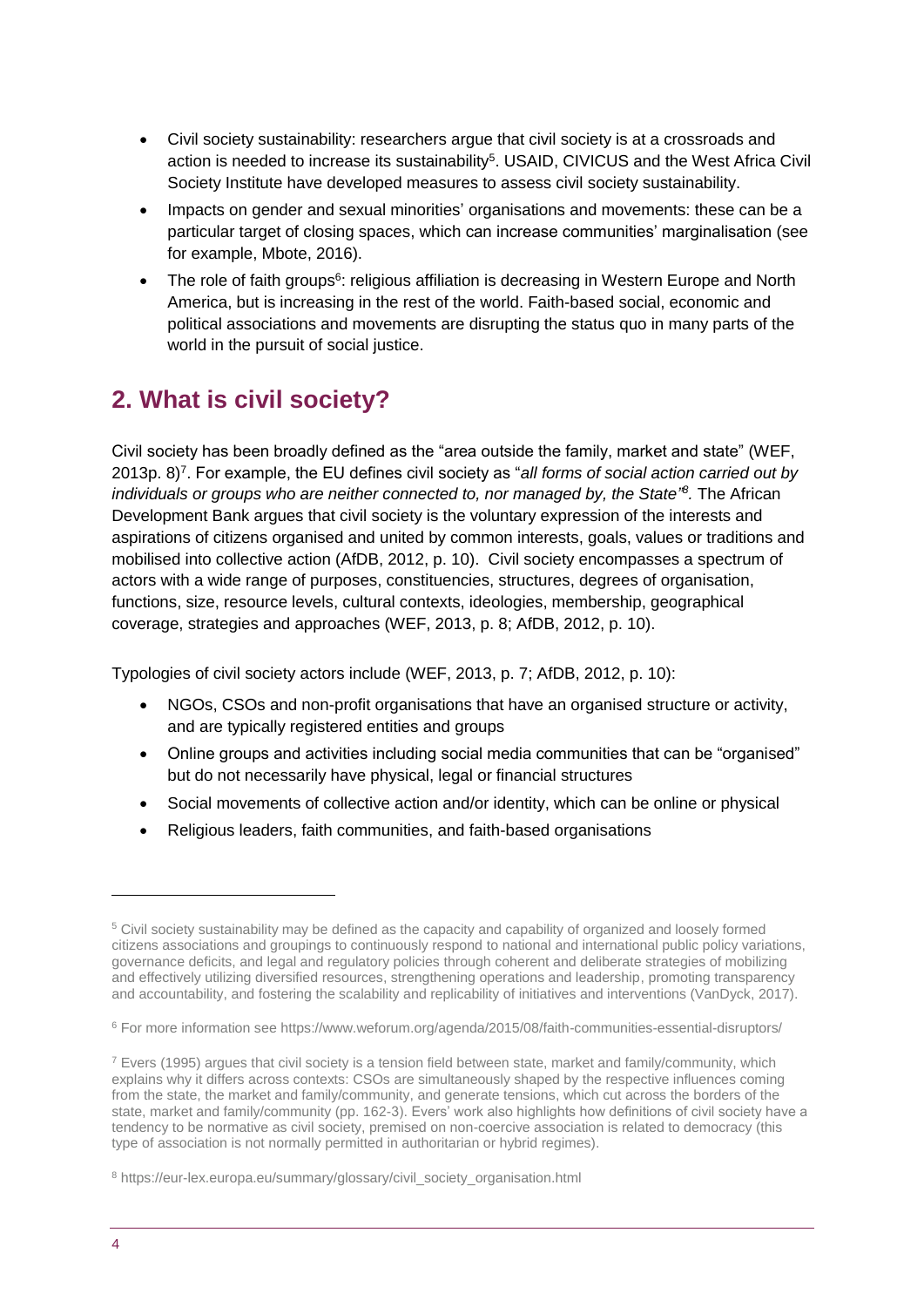- Labour unions and labour organisations representing workers
- Social entrepreneurs employing innovative and/or market-oriented approaches for social and environmental outcomes
- Grassroots associations and activities at local level
- Cooperatives owned and democratically controlled by their members
- Youth clubs
- Independent radio, television, print and electronic media
- Neighbourhood or community-based coalitions
- Academic and research institutions
- Organisations of indigenous peoples

Civil society occupies an important position in the development dialogue as it provides opportunities to bring communities together for collection action, mobilising society to articulate demands and voice concerns at local, national, regional and international levels (AfDB, 2012, p. 10). Civil society groups also provide services such as education and healthcare.

### **Changing definitions of civil society**

Defining civil society is not a simple task (VanDyck, 2017, p. 1). The term civil society became popular in the 1980s<sup>9</sup> when it was identified with the non-state protest movements in authoritarian regimes in Eastern Europe and Latin America (Jezard, 2018). VanDyck (2017) argues that there have significant changes over time in the civil society landscape and the concept has evolved from associational platforms to comprise a wide range of organised and organic groups of different forms, functions and sizes. At different periods, community-based organisations, workers' or labour unions, professional associations, and NGOs have been the most prominent in the civil society space (VanDyck, 2017, p. 1). However, today, civil society is "*recognised as a diverse and ever-wider ecosystem of individuals, communities and organisations*" (WEF, 2013, p. 6).

The World Economic Forum launched the 'Future Role of Civil Society' project in 2012 to explore the rapidly evolving space in which civil society actors operate (WEF, 2013, p. 3). The report argues that definitions of civil society are changing (WEF, 2013, p. 5). Civil society is now "*recognized as encompassing far more than a mere "sector" dominated by the NGO community: civil society today includes an ever wider and more vibrant range of organized and unorganized groups, as new civil society actors blur the boundaries between sectors and experiment with new organisational forms, both online and off*" (WEF, 2013, p. 5).

The WEF (2013) highlight how information and communication technologies have opened up spaces for action. For example, there has been significant growth in online civil society activity, which has enabled the growth of networks across geographical, social and physical divides (WEF, 2013, p. 6). The WEF (2013) highlight the example of the documentary Kony 2012 as an example of the ability of a small group of people to rapidly mobilise significant online activity and

<sup>&</sup>lt;sup>9</sup>The concept of civil society has its roots in the work of 19<sup>th</sup> century political scientist de Tocqueville and 20<sup>th</sup> century philosopher Gramsci. For more information on the concept's history, see Edwards, M. (2014). *Civil Society.* Polity Press.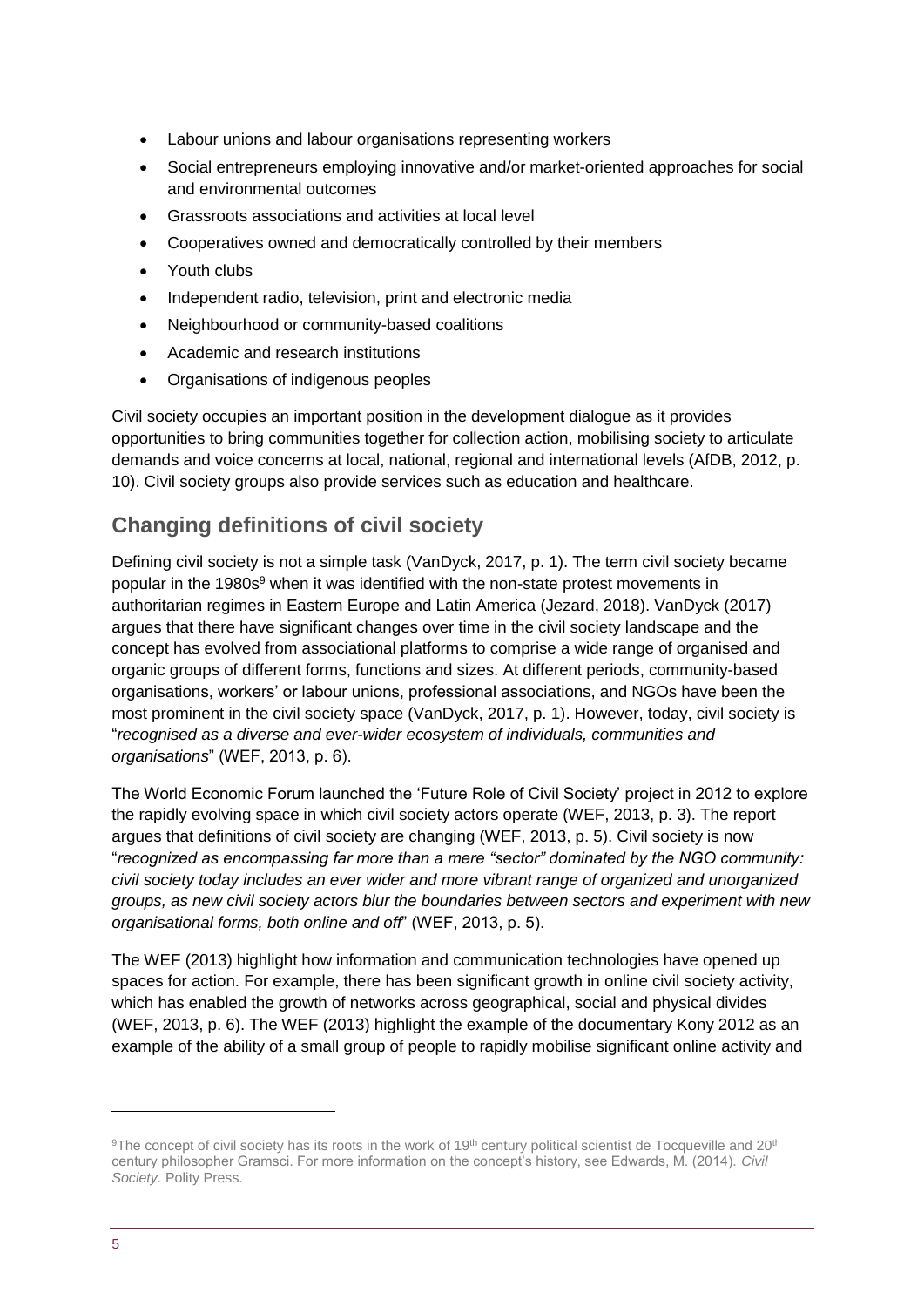media attention around a topic that had previously been relatively unknown (p. 6)**<sup>10</sup>**. Jezard (2018) argues that the nature of civil society, what it is and what is does is evolving in response to both technological developments and nuanced changes within societies.

As well as changing definitions of civil society, the roles and operating environments of civil society are also changing (Jezard, 2018; WEF, 2013). According to the WEF changing roles includes civil society actors acting as facilitators, conveners and innovators as well as service providers and advocates (2013, p. 5). The changing context includes: economic and geopolitical shifting from Europe and North America; technology is changing traditional funding models and dramatically shifting social engagement; and political pressures are restricting the space for civil society activities in many countries (WEF, 2013, p. 5). The WEF report argues that looking forward to 2030 civil society leaders need to understand how shifting external contexts will shape their opportunities to achieve impact and what this evolution will mean for their relationships with businesses, governments and international actors (p. 5). They argue that in a turbulent and uncertain environment, actors can no longer work in isolation (WEF, 2018, p. 5).

VanDyck (2017) proposes a definition of civil society as an ecosystem of "*organized and organic social and cultural relations existing in the space between the state, business, and family, which builds on indigenous and external knowledge, values, traditions, and principles to foster collaboration and the achievement of specific goals by and among citizens and other stakeholders*" (VanDyck, 2017, p. 1). This definition encompasses the wide range of actors operating in the civic space. In light of the changes civil society is undergoing, the WEF (2013) argues it should no longer be viewed as the third sector, but as the glue that binds public and private activity together in such a way as to strengthen the common good (p. 5).

### **Organised and Organic Civil Society**

Changes within the civil society landscape since the 1980s mean that researchers and practitioners distinguish between new/traditional, informal/formal, and organised/organic forms of civil society actors (see for example, WEF, 2013). VanDyck (2017) refers to organised or traditional civil society and new actors or organic civil society.

#### **Organised civil society**

CSOs encompass a wide range of groups, from local community-based organisations to highly professionalised international non-governmental organisations (INGOs) (Kreienkamp, 2017, p. 1). Large development actors and political institutions largely rely on, and sometimes define, civil society in terms of CSOs. For example, the World Bank defines civil society as:

*"the wide array of non-governmental and not for profit organisations that have a presence in public life, express the interests and values of their members and others, based on* 

<sup>10</sup> Kony 2012 was released by the campaign group Invisible Children, received 100 million views in 6 days and resulted in 3.7 million citizen pledges calling for the arrest of Joseph Kony, the leader of the Lord's Resistance Army in Uganda. Invisible Children argue that this contributed to the ISA's President Obama reauthorizing the US mission to support the African Union in combatting Kony and the Lord's Resistance Army (for more information see [https://invisiblechildren.com/kony-2012/\)](https://invisiblechildren.com/kony-2012/). There were a number of problems with Invisible Children's Kony 2012 campaign, which in part led to the dissolution of the organisation in 2015 (for more information see [https://www.washingtonpost.com/news/monkey-cage/wp/2014/12/30/why-did-invisible-children](https://www.washingtonpost.com/news/monkey-cage/wp/2014/12/30/why-did-invisible-children-dissolve/?utm_term=.10b6985e195f)[dissolve/?utm\\_term=.10b6985e195f\)](https://www.washingtonpost.com/news/monkey-cage/wp/2014/12/30/why-did-invisible-children-dissolve/?utm_term=.10b6985e195f).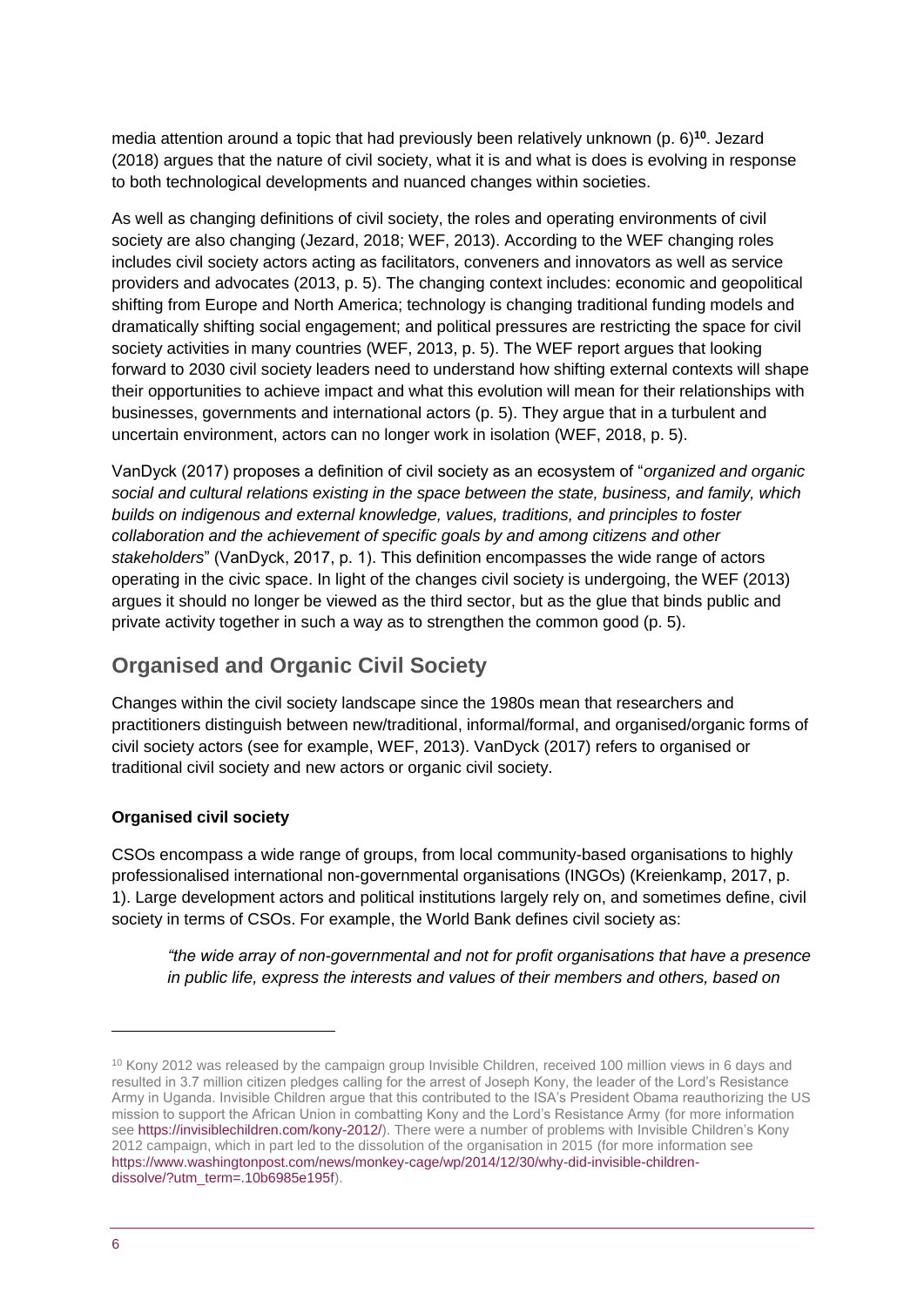*ethical, cultural, political, scientific, religious or philanthropic conside*rations. *Civil society organisations therefore refer to a wide array of organisations: community groups, NGOs, labour unions, indigenous groups, charitable organisations, faith-based organisations, professional associations, and foundations" 11*

The governance structures of CSOs are varied but are by their very nature independent of direct government control and management (Tomlinson, 2013). One study suggests that NGOs, a prominent type of CSOs, across 40 countries represent USD 2.2 trillion in operating expenditures and employ the equivalent of 54 million full-time workers with a global volunteer workforce of over 350 million people (Jezard, 2018). At the national level, the number of CSOs has also increased in developing and emerging economies (WEF, 2013, p. 6). India and China are estimated to have large numbers of NGOs: 460,000 and 3.3 million respectively (WEF, 2013, p. 6).

CSOs have become part of the development process, both on the ground, where they may be responsible for delivering services or implementing donor-funded projects (see for example Village Water Zambia, a Zambian NGO supporting safe water, sanitation and hygiene<sup>12</sup>) or as part of governance processes. For example, the EU defines CSOs as an organisational structure whose members serve the general interest through a democratic process, and which plays the role of mediator between public authorities and citizens"<sup>13</sup>. CSOs have a recognised role in the EU's good governance, which includes dialogue with CSOs when preparing proposals for EU laws. EU examples of CSOs include social partners (trade unions and employers' groups), NGOs; and grassroots organisations (e.g. youth and family groupings)<sup>14</sup>. In contrast, the African Development Bank's definition of civil society includes reference to CSOs comprising "the full range of formal and informal organisations within society" (AfDB, 2012).

#### **Organic civil society**

New actors in the civil society ecosystem include social movements, online activists, bloggers and others (VanDyck, 2017, p. 3). CIVICUS, a global alliance of civil society organisations and activists dedicated to strengthening citizen action and civil society throughout the world, defines civil society broadly in order to capture the wide range of actors:

"*non-governmental organisations, activists, civil society coalitions and networks, protest and social movements, voluntary bodies, campaigning organisations, charities, faithbased groups, trade unions and philanthropic foundations*" (CIVICUS, 2017, p. 1).

Civil society networks, protest and social/resistance movements include the Arab Spring and reflect the fact that citizens are becoming more networked (WEF, 2013, p. 6). The WEF (2013) argue that since 2010 there has been renewed citizen participation and expression around the world (p. 6). The Arab Spring was enabled by mobile and social communication technologies and

<sup>11</sup> http://www.worldbank.org/en/about/partners/civil-society#2

<sup>12</sup> http://villagewaterzambia.org.zm/

<sup>13</sup> https://eur-lex.europa.eu/summary/glossary/civil\_society\_organisation.html

<sup>14</sup> https://eur-lex.europa.eu/summary/glossary/civil\_society\_organisation.html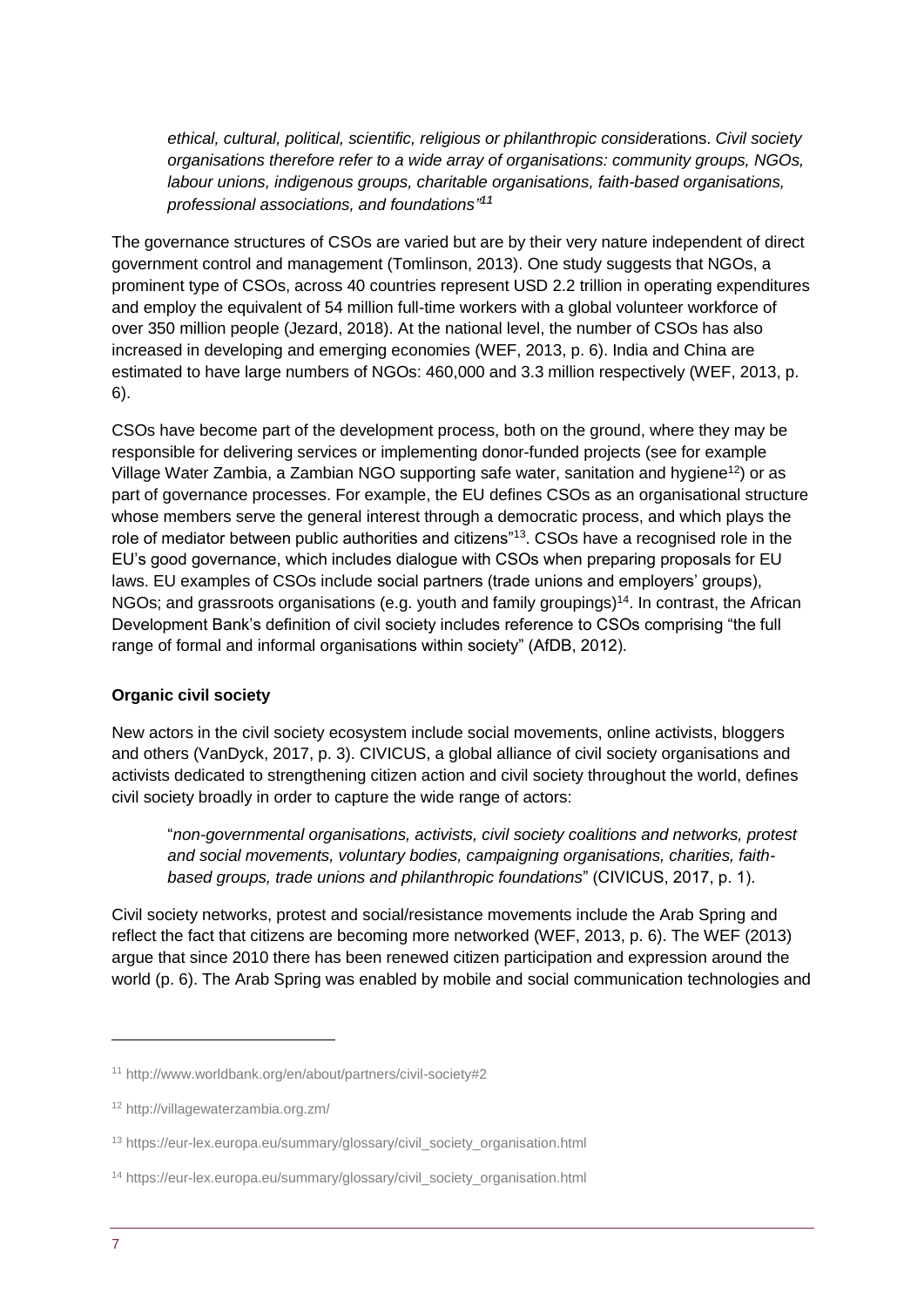was supported by the traditional institutions of organised civil society, e.g. trade unions in Tunisia, Egypt and Bahrain (WEF, 2013, p. 6).

Research suggests that the success of non-violent mass resistance campaigns has declined over the past decade, but that they have demonstrated the power that civil society movements can sometimes exercise (Kreienkamp, 2017, p. 5). The success of popular mass movements, such as the Arab Spring, has led to governments around the world initiating measures to restrict civil society in order to prevent similar uprisings on their own soil (Rutzen, 2015, p. 30) (see section 4 of this report).

Some practitioners, including the CEO of CIVICUS argue that "(n)ew social movements may undermine the need for and importance of organized civil society. As people connect and mobilize spontaneously, key actors (citizens, policy-makers, business) may question why we need institutionalized NGOs" (quoted in WEF, 2013, p. 17).

VanDyck (2017) argues that there is a growing gap between organised civil society and the constituencies they represent (p. 2). This is for a number of reasons including growing public distrust and uncertainty about their relevance and legitimacy; organisations failing to uphold their mandate in the face of adversity; and organisations 'following the money' by accepting money for progammes and initiatives that are not aligned with their core mandate (VanDyck, 2017, p. 2). Taylor (2011) outlines how groups can also become co-opted by accepting money from governments, which limits their ability to criticise or work towards their goals for fear of 'biting the hand that feeds'.

New actors are bridging the divide between the people and organised CSOs through their mode of engagement, tools and approaches, which have democratised the advocacy space (VanDyck, 2017, p. 3). VanDyck (2017) argues that the challenge is for traditional, organised civil society and the loosely formed organic actors to identify means of collaboration and focus on comparative advantages in light of the rapid changes taking place within civil society and the development landscape (p. 3).

#### **Global, national, local**

Civil society includes a range of actors operating over different levels, for example, Oxfam is an international NGO (INGO), operating around in the world on a number of issues, whereas Women for Change is a Zambian NGO undertaking capacity building activities in rural areas. INGOs have become increasingly active in political processes and global governance, including transnational policy-making, from agenda-setting through to implementation, evaluation and monitoring (Kreienkamp, 2017, p. 1). For example, organised civil society groups and more loosely networked civil society groups are engaged in the official consultation processes of the G20 and the United Nations, as well as monitoring the implementation of the SDGs through the Together 2030 civil society alliance<sup>15</sup> (WEF, 2013, p. 7). Some civil society leaders feel that the power and influence of organised groups has emerged at the expense of becoming more 'establishment-orientated', which is a departure from civil society's political roots in numerous parts of the world (WEF, 2013, p. 7).

<sup>15</sup> http://www.together2030.org/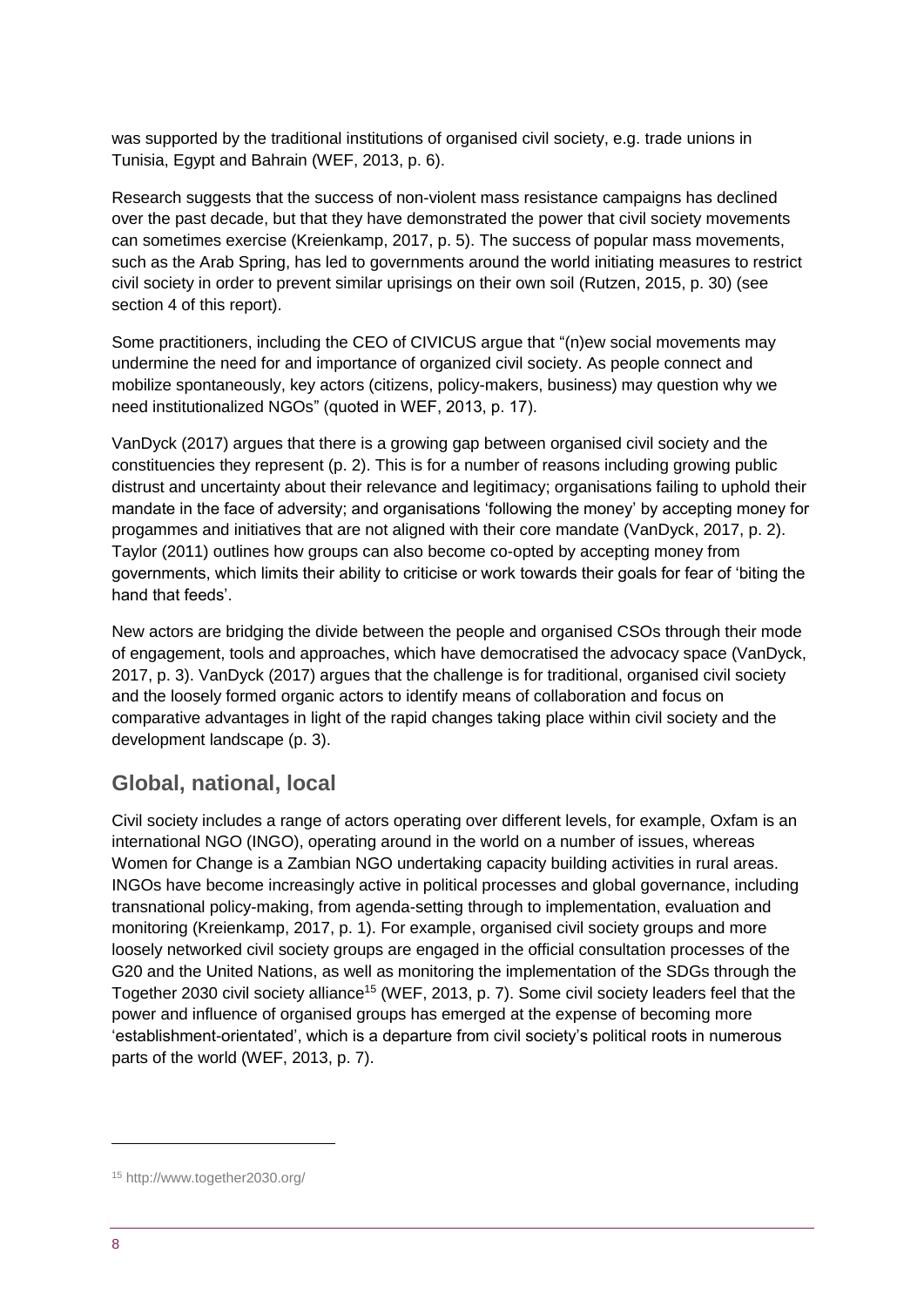The concept of a transnational civic space or global civil society refers to the space within which individuals mobilise across borders on issues of global public interest (Kreienkamp, 2017, p. 1). Research suggests that transnational civil society activism has implications for both national and international policy-making (Kreienkamp, 2017, p. 1). For example, where states are inaccessible to the demands of domestic actors, CSOs can make strategic use of transnational coalitions and intergovernmental organisations to build pressure from 'above' in addition to pressure from 'below' (Kreienkamp, 2017, p. 1).

#### **The African context**

There is a lack of academic literature on contemporary African civil society, particularly in East and sub-Saharan African (O'Driscoll, 2018). Civil society in Africa is often based on religious or ethnic connections and includes traditional and spiritual forms of social organisations and networks of indigenous institutions (O'Driscoll, 2018; Kleibl & Munck, 2017, p. 204). In authoritarian regimes, it is likely that these civil society forms are more effective than (what has been termed) 'Western professional civil society' as they have more space to manoeuvre and have large support bases (O'Driscoll, 2018).

Kleibl & Munck (2017) argue that the dominant conception of civil society is Eurocentric and a Northern imposition on local realities in African states (p. 204). Consequently, 'official' civil society in Africa is occupied by Western-type NGOs, certain churches and professional organisations and more traditional forms of African civil society are ignored or deemed irrelevant (Kleibl & Munck, 2017, p. 204). In terms of funding, indigenous non-state actors do not receive large shares of development funding: for example, only 10% of the total funding for US-funded health projects in Uganda was allocated to indigenous non-state actors<sup>16</sup>

There is a wealth of grey literature on African civil society. For example, Privacy International (2018) argues that civil society groups in Africa are opposing new cyber security laws at a time when they are operating under increased threat of arbitrary arrest, unlawful searches and raids or funding restrictions. In Kenya, a petition by the Bloggers Association of Kenya, supported by the Kenyan Union of Journalists and Article 19 (the East Africa Journalists Defence Network) successfully challenged the new 2018 Computer Misuse and Cybercrimes Act (Privacy International, 2018). The High Court suspended 26 of the Act's provisions relating to offences that threaten freedom of expression, freedom of the media and right to privacy as well as new investigate powers (Privacy International, 2018).

# <span id="page-8-0"></span>**3. Civil society's role and value**

Civil society roles include:

 'watchdog' holding governments and institutions to account (for example, some CSOs monitor human rights abuses and provide information to both domestic constituencies and international organisations/ other states (Kreienkamp, 2017, p. 6))<sup>17</sup>

<sup>16</sup> https://www.theguardian.com/global-development-professionals-network/2014/may/07/africa-diasporaphilanthropy-development

<sup>&</sup>lt;sup>17</sup> As such, they act as 'informal auditors', imposing costs on states that would prefer to keep such information private (this may contribute to those states restricting civil society) (Kreienkamp, 2017, p. 6).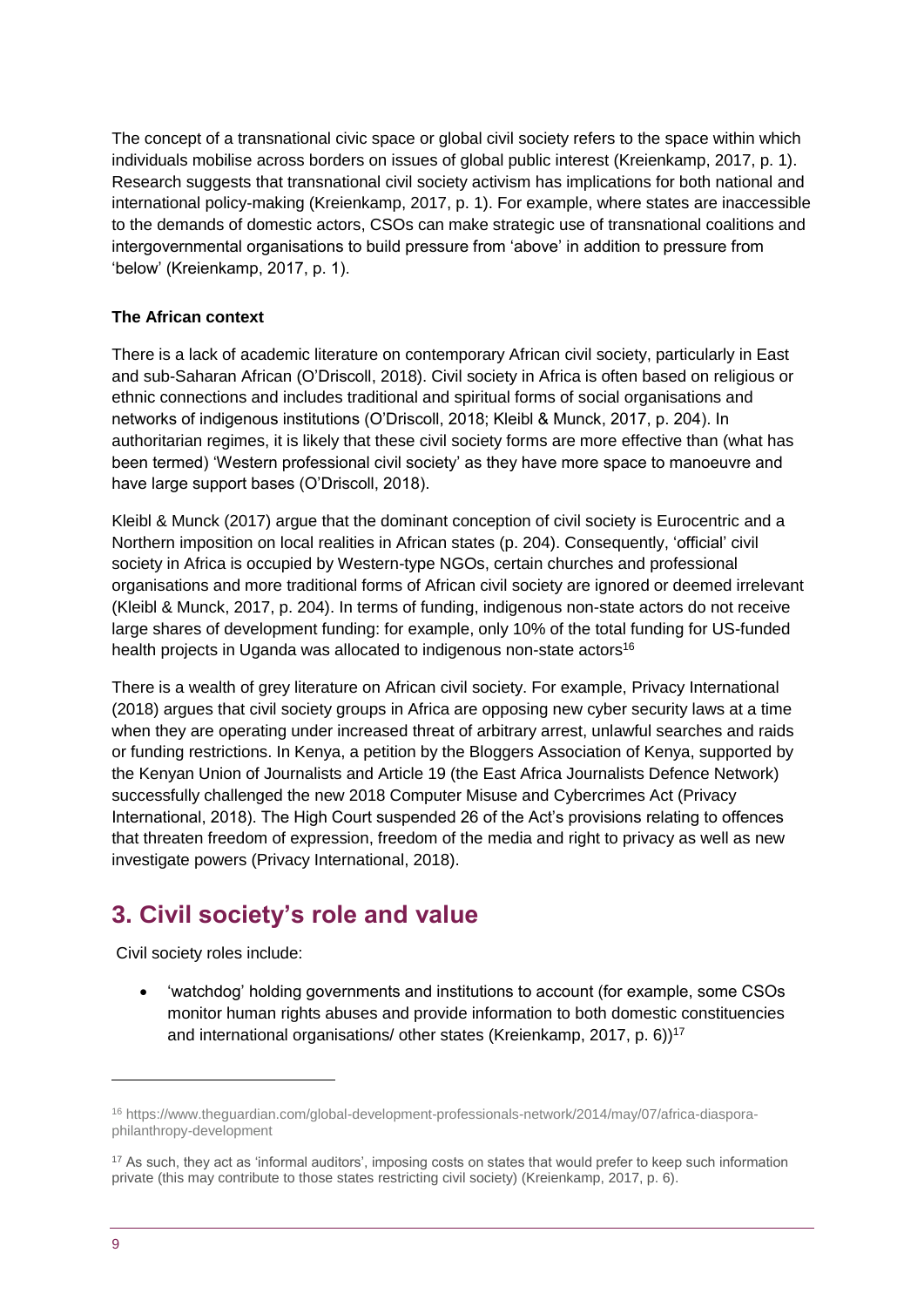- Advocate/representative raising awareness of issues, giving a voice to the marginalised and advocating for change (for example, Civic Council of Popular and Indigenous Organisations of Honduras campaigns on issues such as logging and dams which will affect indigenous peoples<sup>18</sup>)
- Service provider (for example, Village Water Zambia provide water and sanitation in rural areas).

As mentioned above, civil society is also a recognised partner in the development process and contributes to global governance processes. The Asian Development Bank outline five roles for civil society in advancing the sustainable development goals (SDGs):

- Complement government poverty alleviation programmes with community-based tailored assistance using evidence-based, innovative and sustained solutions;
- Localising the SDGs and monitoring progress;
- Promote citizen-centric, collaborative governance (as many CSOs in Asia's developing countries operate at grassroots level, so have active engagement with local actors and citizens) and co-production (whereby citizens produce or improve existing services without relying too much on public agencies);
- Advocating for the poor, including lobbying government;
- Empowering women for climate action (Nazal, 2018).

### **Examples of civil society roles in 2018**

#### **Global civil society: Bangladesh's Ready Made Garment Industry**

NGOs and trade unions in both Bangladesh and countries that consume clothes made in Bangladesh have been working together to improve working conditions, raise awareness and call for a fair minimum wage. For example, the Clean Clothes Campaign, a global alliance of NGOs and trade unions is currently running a campaign calling for fashion brand H&M (the biggest buyer of clothes from Bangladesh) to 'Turn Around' and honour its commitment that the 850,000 workers who make their clothes will be paid a living wage by the end of 2018<sup>19</sup>.

The Accord on Fire and Building Safety in Bangladesh was launched in 2013 after the collapse of the Rana Plaza building, which housed a number of garment factories<sup>20</sup>. The Accord is an independent, legally binding agreement between brands and trade unions, with four NGO witnesses (the Clean Clothes Campaign, the International Labor Rights Forum, the Worker Rights Consortium and Maquila Solidarity Network). The NGOs and trade unions have been monitoring implementation, running campaigns to ensure brands follow through on their commitments, highlighting problems with implementation and campaigning (successfully) for compensation for the families of workers who lost their lives in the 2013 building collapse.

<sup>18</sup> http://copinhenglish.blogspot.com/

<sup>19</sup> For more information on the campaign see: https://cleanclothes.org/news/2018/10/12/international-solidaritywith-the-workers-in-bangladesh-who-demand-the-16-000-taka-minimum-wage

<sup>20</sup> For more information see: http://bangladeshaccord.org/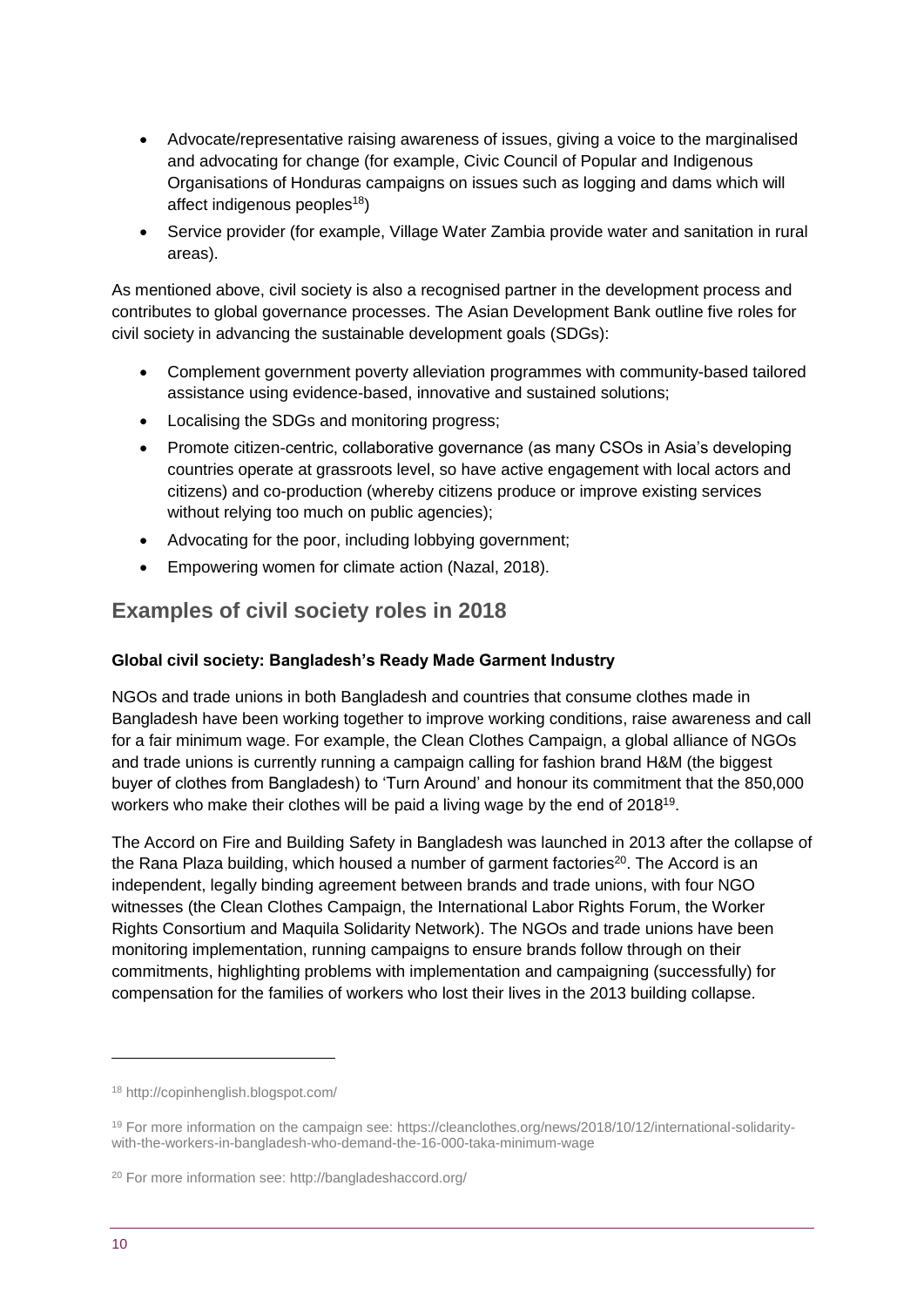#### **National civil society: Zambia**

Civil society in Zambia occupy a number of roles. For example, Village Water Zambia, supported by funding from international NGOs including the Norwegian Church Aid Alliance, install boreholes in rural areas, provide hygiene and sanitation training in schools and villages, and install latrines in schools<sup>21</sup>. In addition to domestic NGOs, international NGOs such as Oxfam are active in Zambia. For example, Oxfam has been working to improve livelihoods in the Copperbelt region, including launching a Land Rights Centre<sup>22</sup>.

Faith groups are integral members of civil society in Zambia, with groups providing a number of services including running schools. Faith-based organisations include the Young Women's Christian Association (YWCA), which runs drop-in centres around the country for women and children in crisis situations<sup>23</sup>.

Zambia has 288 rural chiefdoms: this system of traditional leadership includes village headmen/women, local chiefs, and prominent tribal chiefs (in the case of the Lozi people, this is their king, the Litunga). The system also varies by tribe. The government of Zambia, NGOs and international organisations recognise the role of traditional leadership in Zambian society. For example, in November 2017, over 30 spouses of traditional leaders from various chiefdoms participated in a dialogue meeting in Lusaka with the government, international organisations and donors on the subject of safeguarding adolescent girls at the community level<sup>24</sup>. Zambia's First Lady stated that as *"custodians of customs and traditions, traditional leaders can be champions, initiators and agents of change towards eliminating child marriage, teenage pregnancy and gender-based violence"<sup>25</sup> .*

#### **Advocacy and delivering services**

Many domestic African organisations working with gender and sexual minorities deliver critical services as well as engaging in advocacy (Mbote, 2016). These organisations often face a difficult or repressive climate and do not always receive support from other civil society organisations when faced with government moves to restrict them (Mbote, 2016). For example, the Kenyan High Court has ruled that the government cannot block the National Gay and Lesbian Human Rights Commission, but the group is still unregistered (Mbote, 2016). In Botswana, a similar organisation won a protracted case for registration: the Catholic Church labelled the judgement a deliberate attempt to push dangerous agendas and ideologies that are un-African and un-Christian (Mbote, 2016).

<sup>21</sup> For more information see: http://villagewaterzambia.org.zm/

<sup>22</sup> http://www.fao.org/gender-landrights-database/country-profiles/countries-list/civil-societyorganisations/en/?country\_iso3=ZMB

<sup>23</sup> http://www.fao.org/gender-landrights-database/country-profiles/countries-list/civil-societyorganisations/en/?country\_iso3=ZMB

<sup>24</sup> For more information see https://zambia.unfpa.org/en/news/spouses-zambian-traditional-leaders-commitsafeguarding-health-and-well-bieng-adolescent-girls

<sup>25</sup> For more information see https://zambia.unfpa.org/en/news/spouses-zambian-traditional-leaders-commitsafeguarding-health-and-well-bieng-adolescent-girls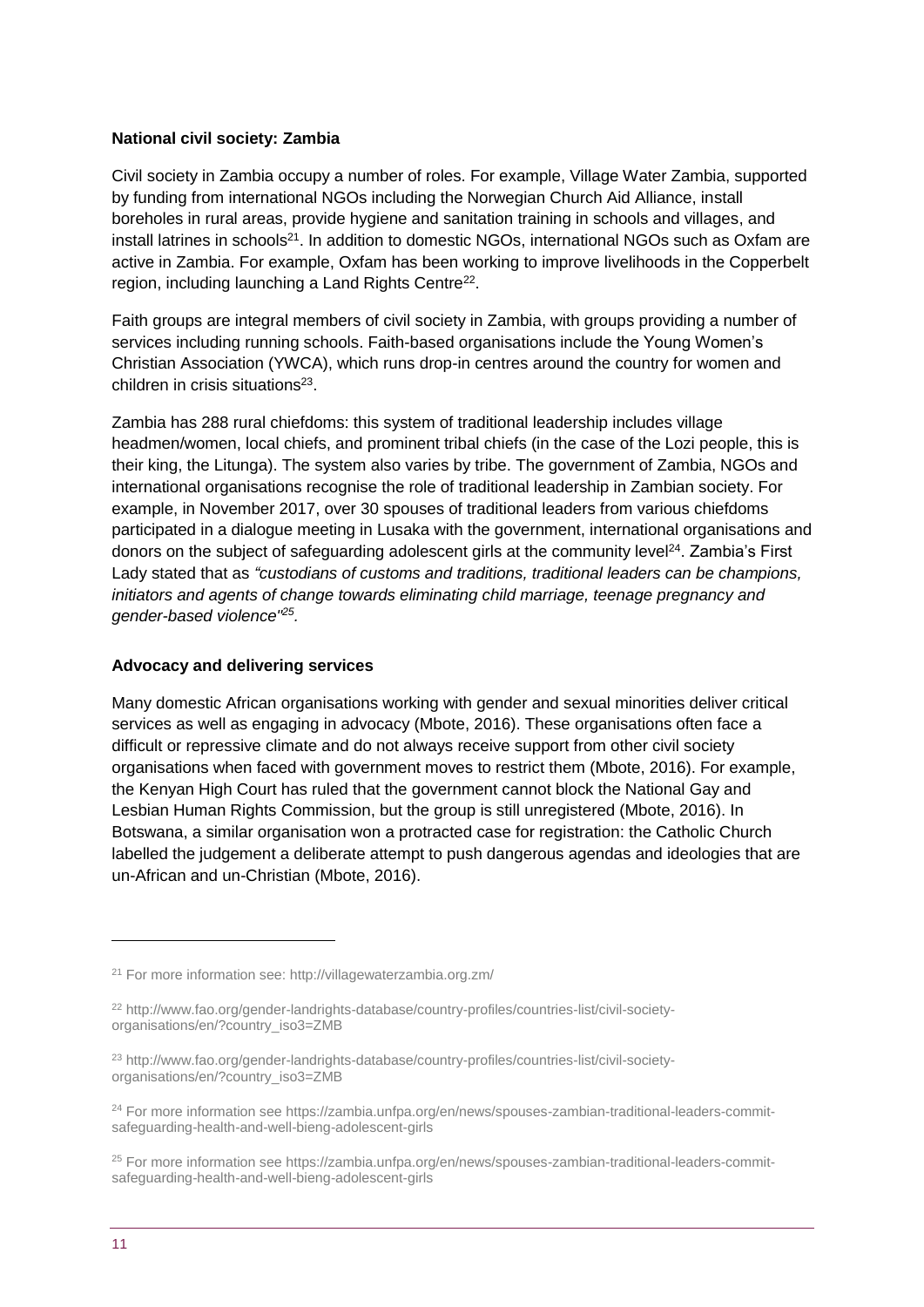Mbote (2016) argues that funding for organisations representing marginalised groups is critical to their success, because they are unlikely to raise resources from their membership (who may suffer from economic impoverishment) or even wealthier citizens in their own countries. However, there are few organisations that fund gender and sexual minorities specific issues globally, and for those that do, this funding represents a tiny portion of their budgets (Mbote, 2016).

#### **Partnerships with the private sector**

These include 'bottom of the pyramid' business models, creating new products and services to target unmet needs, and setting voluntary standards for a specific issue or industry sector (WEF, 2013, p. 9). Examples include:

- CARE in Bangladesh partnering with Danone communities to form a rural distribution system targeting marginalised people;
- Mercy Corps co-founded MiCRO with Haiti's largest microfinance institution Fonkoze, partnering with DFID and Swiss Re (WEF, 2013, p. 9).

Business leaders from major multinationals are actively contributing to global governance processes, for example, the World Business Council for Sustainable Development (WEF, 2013, p. 10). Some actors have expressed concern at the emergence of the private sector in the civil society space (see for example, CIVICUS, 2018).

### **The value of civil society**

Green (2017) argues that civil society is at a crossroads: it is buffeted on one side by questions about its relevance, legitimacy and accountability from governments and their beneficiaries, and on the other side it is having to adjust to a rapidly deteriorating operating environment (closing spaces is discussed in section 4 of this report). Questions about the value of civil society mean that CSOs are facing more pressure to demonstrate their value to and connection with local communities (Green, 2017). Increasing public distrust, combined with uncertainty about the relevance and legitimacy of CSO has called into question civil society effectiveness in bringing about real change (VanDyck, 2017). For example, recent safeguarding scandals, including the actions of Oxfam workers in Haiti, have raised questions about the role and value of NGOs, from both the UK public and internationally<sup>26</sup>.

Green's 2017 report on civil society at a crossroads highlights how many CSOs rely on donor support to enact the change they want, which has led to critiques of their grant-driven business model, including the failure of traditional CSOs to bring transformative change. However, traditional CSOs have achieved impressive on the ground results, including improvements in maternal and child health, access to education and holding governments and companies to account (Green, 2017). Critics allege that these successes are palliative rather than transformational for three reasons:

Many traditional CSOs lack deep roots in the communities in which they work;

<sup>26</sup> For more information see https://www.theguardian.com/world/2018/jun/15/timeline-oxfam-sexual-exploitationscandal-in-haiti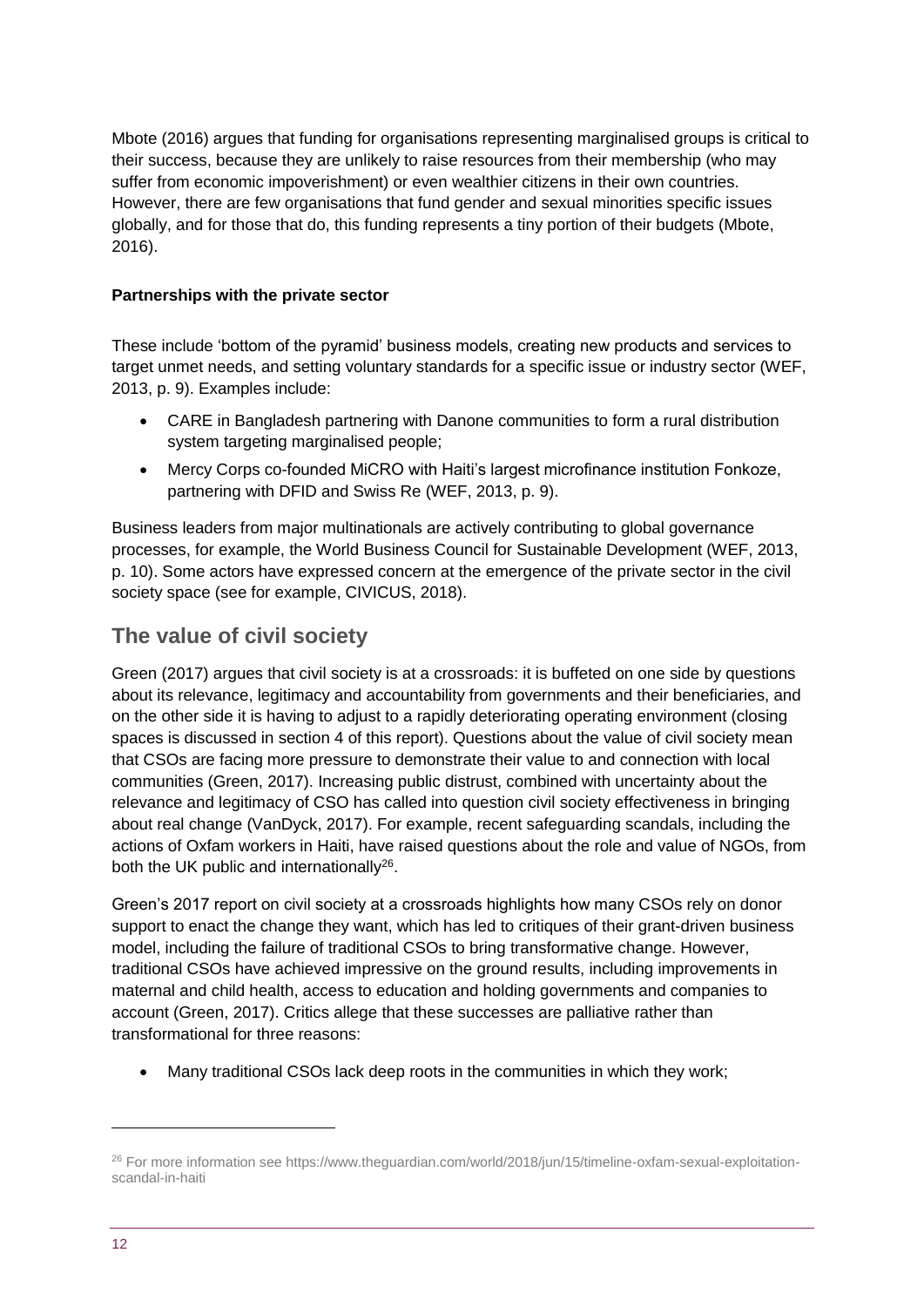- Donors' insistence on quantifiable results has created a bias towards a limited set of projects and service delivery as opposed to a focus on transformation or systemic change;
- Organisations are accountable 'upward' to donors rather than 'downwards' to their beneficiaries, putting donor satisfaction above CSOs broader goals (Green, 2017).

VanDyck (2017) argues that CSOs are facing questions about their relevance, legitimacy and accountability from governments and beneficiaries because of a widening gap between the sector, governments and beneficiaries. Many traditional CSOs are dependent on short-term funding, which creates incentives to focus on achieving future funding rather than gaining community buy-in and ensuring the sustainability of projects (Green, 2017). Consequently, traditional CSOs have been accused of being illegitimate, out of touch, or in the sector for prestige or money (Green, 2017). For example, India's Prime Minister has accused environmental and community based organisations opposing large-scale investment projects of being foreign puppets, working against India's national interest (Green, 2017).

New and emerging forms of civic activism have disrupted traditional CSOs and may be better placed or able to meet the needs of their communities more efficiently and sustainably (Green, 2017). For example, social movements using social media may be able to bring together more people around a common cause than traditional advocacy organisations, which typically rely on known supporters (Green, 2017). Combined with the concerns outlined above, this has led some commentators to question the viability of the traditional grant driven CSO model (Green, 2017). However, Green (2017) argues that there are synergies between the two forms and the key is to build bridges between the two.

Debates about the role and value of civil society are likely to continue. However, it is important to remember the contribution that civil society makes to improving the lives of some of the world's poorest people and advocating/campaigning for positive change around the world. For example, in 2017-2018, Wateraid UK reached over 1.3 million people in the developing world with clean water; volunteer movements in Kerala, India and the US saved lives during natural disasters in 2018; and social movements including Black Lives Matter focused attention on important social issues.

In terms of international development and the value of civil society, an interesting trend is the movement to #shiftthepower<sup>27</sup>. Launched in 2016 as a hashtag by the Global Fund for Community Foundations in the run-up to their conference in Johannesburg, #'shiftthepower aims to move development away from its current top-down, top-heavy system and towards peoplebased development. More research is needed into how this movement and grassroots, community-based organisations and new models of philanthropy including local giving circles are creating positive changes and new forms of civil society. Some of the issues raised by #shiftthepower are also relevant in the case of diaspora contributions to development, which are the focus of the following sub-section of this report.

<sup>&</sup>lt;sup>27</sup> For more information see https://www.rethinkingpoverty.org.uk/cross-posts/shiftthepower-two-years/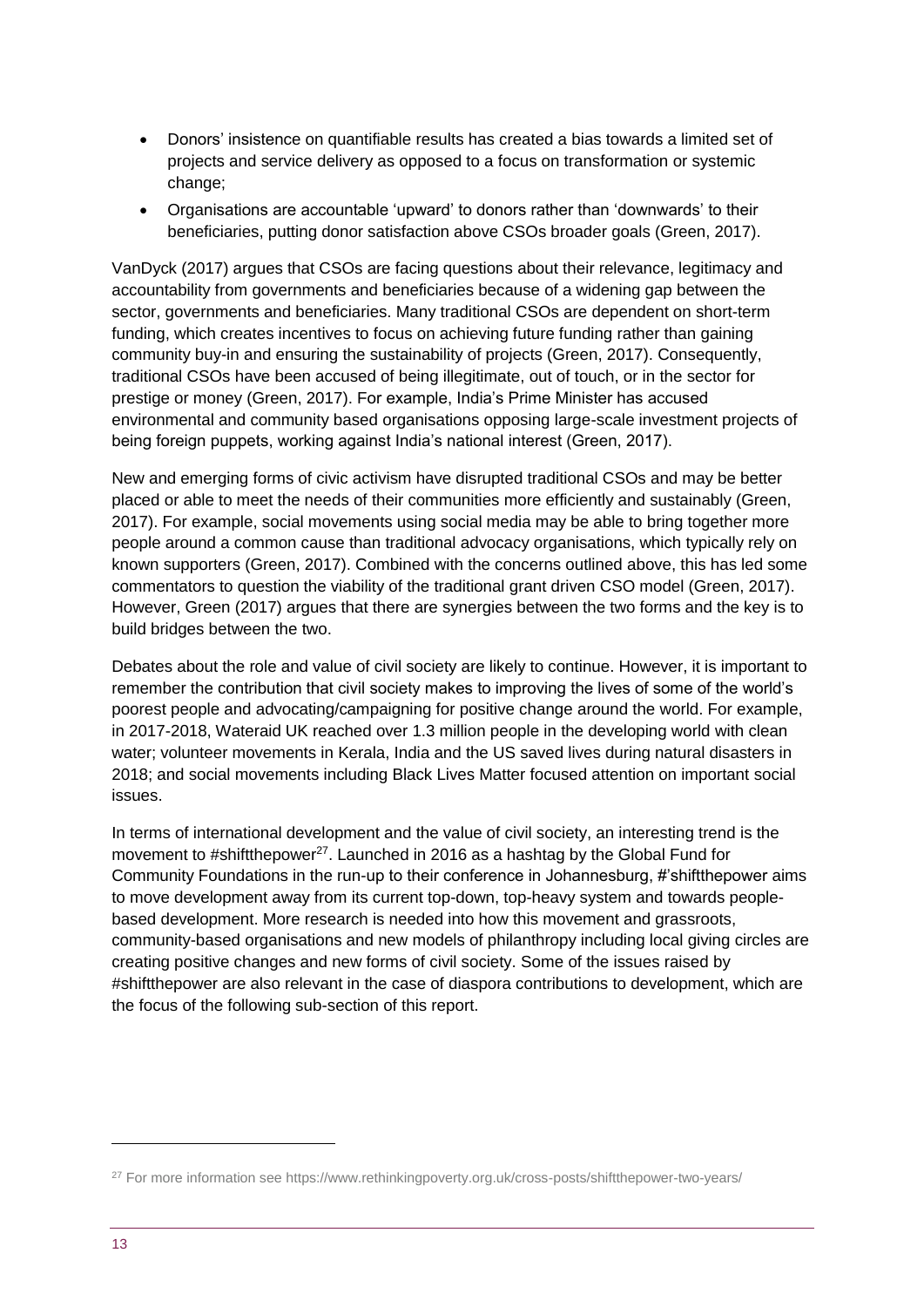### **The value of civil society: the case of the diaspora**

A diaspora is a community of people living outside their country of origin, whilst maintaining active ties with it (MADE, 2016, p. 9). In 2015, there were approximately 250 million people living outside their country of origin and diasporas remitted USD 431 billion (MADE, 2016, p. 7). In 2017, remittance flows to low and medium income countries were USD 466 billion and globally were USD 613 billion (World Bank, 2018, p. v). Remittance flows are expected to increase in 2018 (World Bank, 2018, p. v).

Diaspora remittances are extremely important in sustaining local livelihoods and supporting national development, particularly in Africa (CFLP, 2015, p. 1). Academics at Boston University argue that remitters and their families are at the forefront of forging a new kind of global community with transnational families and inter-personal networks that are creating new forms of social and economic interconnections (CFLP, 2015, p. 15). Diaspora organisations and networks are important civil society actors for mobilising diaspora communities' economic, social and cultural resources (MADE, 2016<sup>28</sup>).

Diasporas contribute to their communities of origin through both individual and collective remittances (CFLP, 2015, p. 1). Individual remittances to family members are largely used for consumption, education and healthcare (CFLP, 2015, p. 13). Some evidence suggests that approximately 80% of the total remittances to Africa are used for education (CFLP, 2015, p. 13). Diaspora networks can also be sources of social remittances in the form of ideas, values and skills transferred to the migrant's community of origin (CFLP, 2015, p. 2).

Collective remittances are invested or used for development projects administered through networks and organisations including 'hometown associations', ethnic associations, alumni associations, religious associations, welfare and refugee groups etc. (CFLP, 2015, p. 2). For example, women's microfinance initiative Mwanzo Upya in eastern Democratic Republic of Congo is a diaspora co-development project established in 2012 and organised by US NGO Congolese Genocide Awareness Inc. (CFLP, 2015, p.  $9)^{29}$ . Research on the impacts of collective remittances, including in fragile and post-conflict situations, is scarce (CFLP, 2015, p. 2)<sup>30</sup>.

The World Bank estimated official migrant remittances to sub-Saharan Africa were USD 40 billion in 2015 (CFLP, 2015, p. 1). Remittances have increased approximately six-fold since 2000 (CFLP, 2015, p. 1). Informal remittances (sent outside the formal financial system) to Africa are estimated to be twice that of the official estimate (CFLP, 2015, p. 2). Private remittances constitute the largest source of international financial flows to Africa and a stable source of foreign exchange for national development (CFLP, 2015, p. 2). This is particularly important in

<sup>&</sup>lt;sup>28</sup> MADE, the Migration and Development Civil Society Network, is an open network of CSOs working on migration issues. It engages with policy-makers and other important stakeholders to protect on issues related to the well-being and protection of all migrants and communities. The network's thematic Working Group on Diaspora and Migrants in Development was coordinated by AFFORD-UK (the African Foundation for Development), an African diaspora organisation. Se[e http://afford-uk.org/about-us/about-afford/](http://afford-uk.org/about-us/about-afford/) for more information.

<sup>&</sup>lt;sup>29</sup> In 2013, diaspora remittances to the DRC were USD 7 billion, approximately USD 1 billion less than the DRC government's budget.

<sup>&</sup>lt;sup>30</sup> There are some concerns that remittances could contribute to perpetuating conflict as well as contributing to peace-building (CFLP, 2015, p. 2).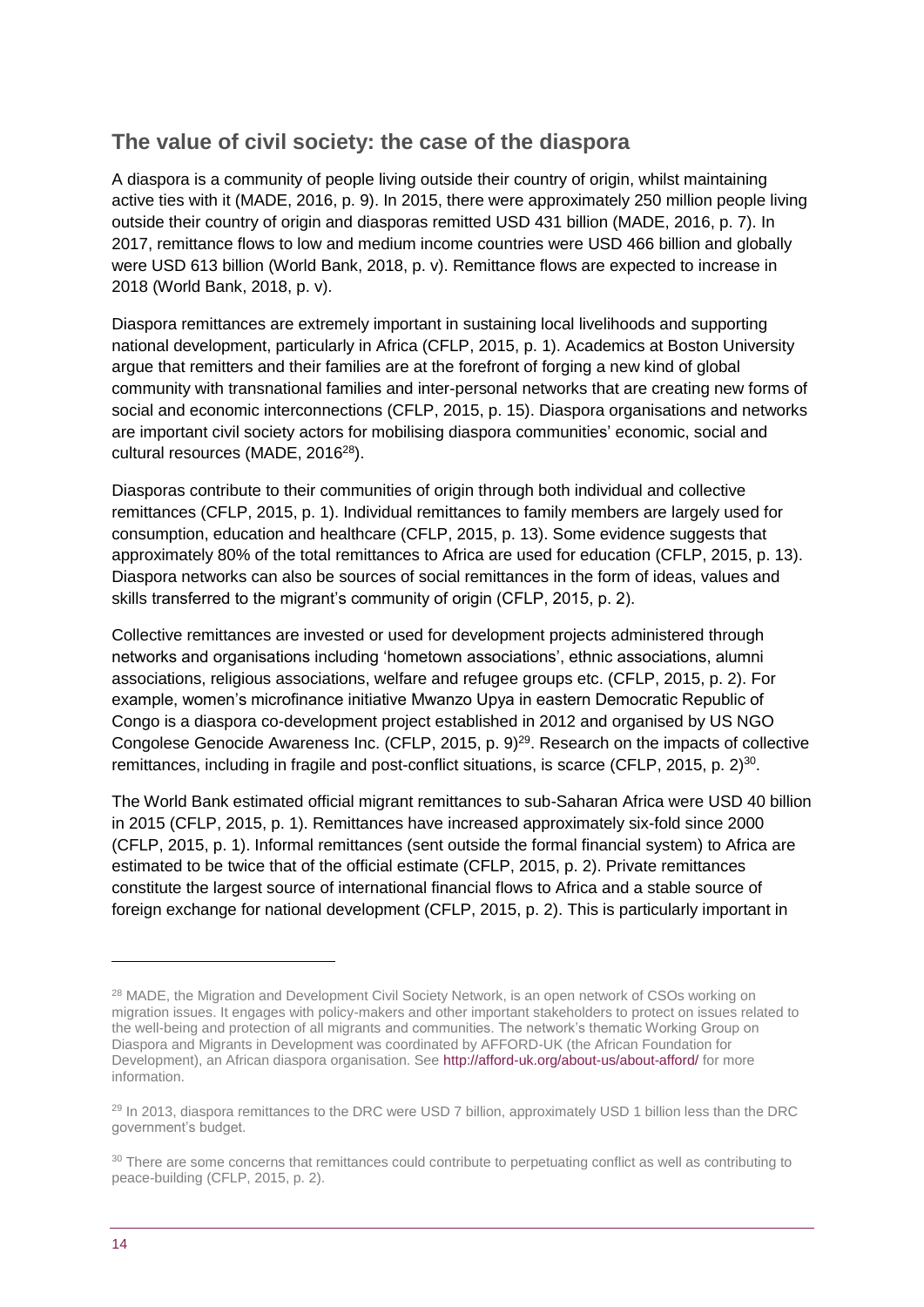light of diminishing aid flows from OECD countries to low-income countries in Africa (CFLP, 2015, p. 2).

#### **Transaction costs**

Within the literature on the diaspora, one of the key issues is high transaction costs for remittances (see for example, MADE, 2016). In the first quarter of 2018, the global average cost of sending remittances was 7.1% of the amount sent (World Bank, 2018, p. v). Estimates of transaction costs are higher for Africa: for example, a 2015 report estimated transactions costs were 12.5% of the sum remitted (CFLP, 2015, p. 7).

Factors contributing to high costs include de-risking measures $31$  by commercial banks and exclusive partnerships between national post office systems and a single money transfer operator (World Bank, 2018, p. v). These factors constrain the introduction of more efficient and cheaper technologies, including Internet and smartphone apps and blockchain, hinder the growth of formal remittances, restrict competition and increase prices (World Bank, 2018, p. v; CFLP, 2015, p. 6).

Reducing transaction costs would increase remittances' value to the sender and the receiver (MADE, 2016, p. 6). The World Bank estimates that up to USD 100 billion could be raised annually by developing countries through reducing remittance costs, reducing migrant recruitment costs, mobilising diaspora savings and philanthropic contributions from migrants (MADE, 2016, p. 5). Reducing the costs of remittances is part of the international development agenda. For example, the G8 have set a target of reducing costs to 5% and the UN's Sustainable Development Goals have a target of 3% for costs by 2030 (CFLP, 2015, p. 1, p. 8). If the G8 target is met, it would increase the amount recipients receive annually by USD 1. 8 billion (CFLP, 2015, p. 8).

#### **Development, co-development and collective remittances**

The profile and contribution of diaspora communities to development are receiving increasing attention. For example, the UN's Sustainable Development Goals call for the development of ways to mobilise diaspora savings and collective remittances, whilst the African Union argues that novel mechanisms are needed for harnessing and investing remittances for national development (CFLP, 2015, p. 1). MADE (2016) argue that policy efforts are necessary in receiving countries to integrate remittances into broader national development strategies and financial democracy initiatives (MADE, 2016, p. 9).

Co-development projects are increasing (MADE, 2016). However, diaspora organisations, including diaspora-led NGOs face a number of problems, including a lack of funding and challenges working in partnership with 'traditional' NGOs<sup>32</sup>. Diaspora-led NGOs are often on the margins of the sector and one of the challenges is finding ways for diaspora groups and

<sup>&</sup>lt;sup>31</sup> For example, banks are closing the accounts of customers in countries or sectors deemed to pose a high risk of money laundering or terrorist financing (World Bank, 2018, p. 6).

<sup>32</sup> https://www.theguardian.com/global-development-professionals-network/2013/may/01/african-diaspora-globaldevelopment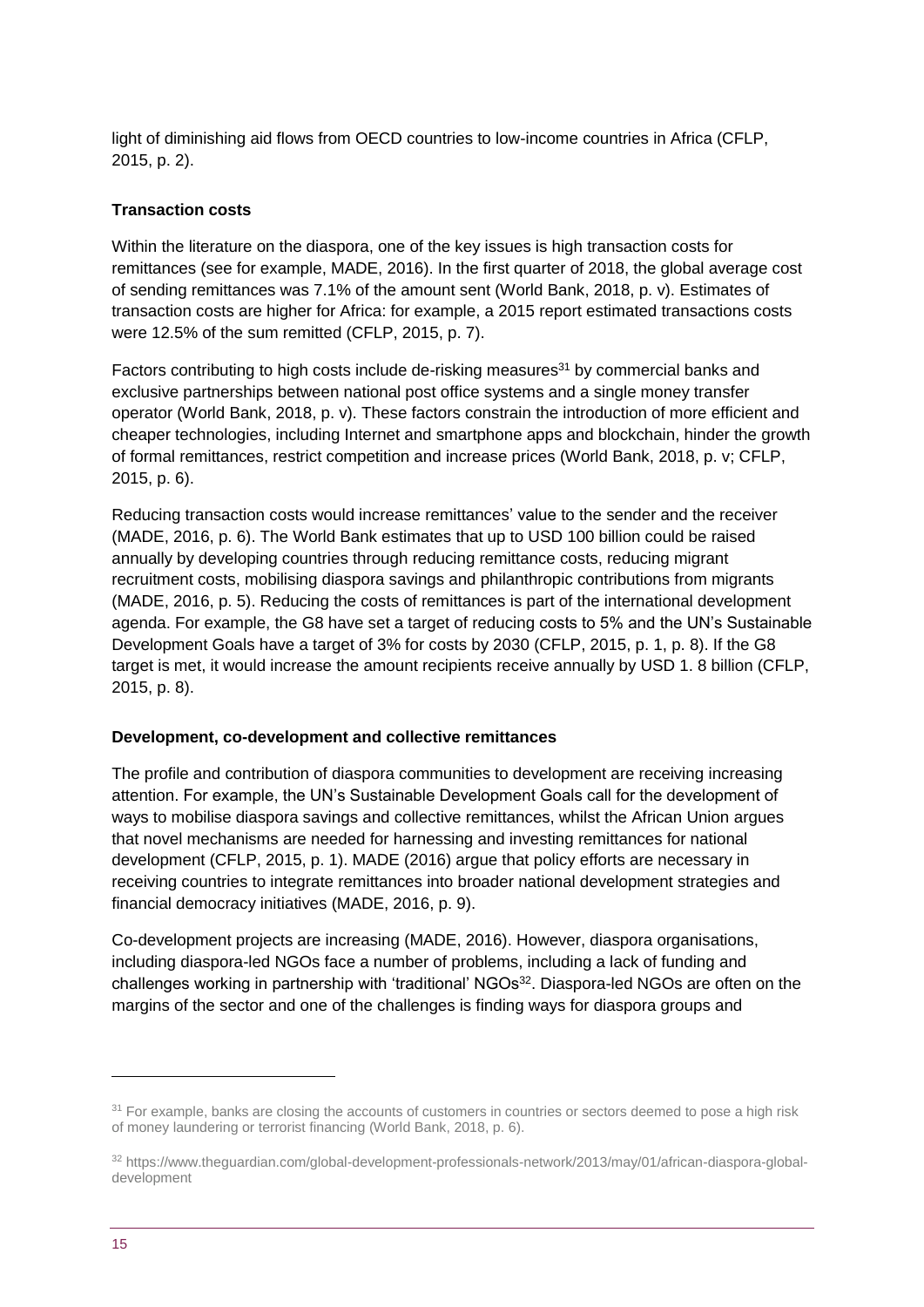international NGOs to collaborate<sup>33</sup>. Examples of collaboration include Progressio working with Somaliland Focus UK to organise election observations in Somaliland since 2005<sup>34</sup>. Vark (2013) suggests that due to the size of diaspora remittances to developing countries, collaboration between diaspora organisations and NGOs could significantly improve aid effectiveness<sup>35</sup>.

Collective remittances, which are invested or used for entrepreneurship, can contribute positively to national development (MADE, 2016, p. 11). It is estimated that the African diaspora saves USD 53 billion annually, the majority of which is currently invested outside of Africa, instruments including diaspora bonds and other innovative financing mechanisms could mobilise these funds for development in Africa (MADE, 2016, p. 12). A study of the Caribbean diaspora found that 40% had invested in a start-up of a company, with 57% of these companies being in the Caribbean (MADE, 2016, p. 12).

A lack of skills, amongst other things, is responsible for the gap between potential diaspora investors and actual investors (MADE, 2016, p. 12). For example, a World Bank report on Sierra Leone found that between 45% and 63% of the diaspora surveyed were interested in investment, compared to 1% to 6% who had actually invested in bonds, equity, social impact and microenterprises (MADE, 2016, p. 13). AFFORD UK, through its business support centre in Sierra Leone, ABC, supports fast-growth small and medium sized enterprises that have the potential to create jobs locally (MADE, 2016, p. 14). National initiatives include the government of the Philippines BaLinkBayan online portal for diaspora engagement and the PinoyWise Filipino scheme, which supports the Filipino diaspora to start enterprises in the Philippines, save or invest (MADE, 2016, p. 15).

Maximising diaspora investment requires strong public-private partnerships, adequate access to finance and capital, business training and skills development, as well as regulatory and policy interventions on national and transnational levels (MADE, 2016, p. 18). Research with the African diaspora in New England, USA, argues that institutional frameworks that enable a productive use of remittances are crucial, including organisational capacity building, access to financial services, development of business skills and relevant technical support (CFLP, 2015, p. 2). Diaspora members also highlighted the lack of opportunities to connect the relevant organisations and networks on the sending and receiving sides (CFLP, 2015, p. 2).

# <span id="page-15-0"></span>**4. Trends**

### **Closing Spaces**

Governments in numerous countries are restricting the space for civil society, particularly in the areas of advancing human rights or democratic principles (WEF, 2013, p. 7). Closing civil society spaces is not just taking place in southern countries, but in countries such as Russia, Hungary and Israel (Kreienkamp, 2017, p. 7). Poppe & Wolff (2017) argue that debates about civil society

<sup>33</sup> https://www.theguardian.com/global-development-professionals-network/2013/nov/07/diaspora-bondconference-if-campaign

<sup>34</sup> http://www.somalilandfocus.org.uk/

<sup>35</sup> https://www.theguardian.com/global-development-professionals-network/2013/nov/07/diaspora-bondconference-if-campaign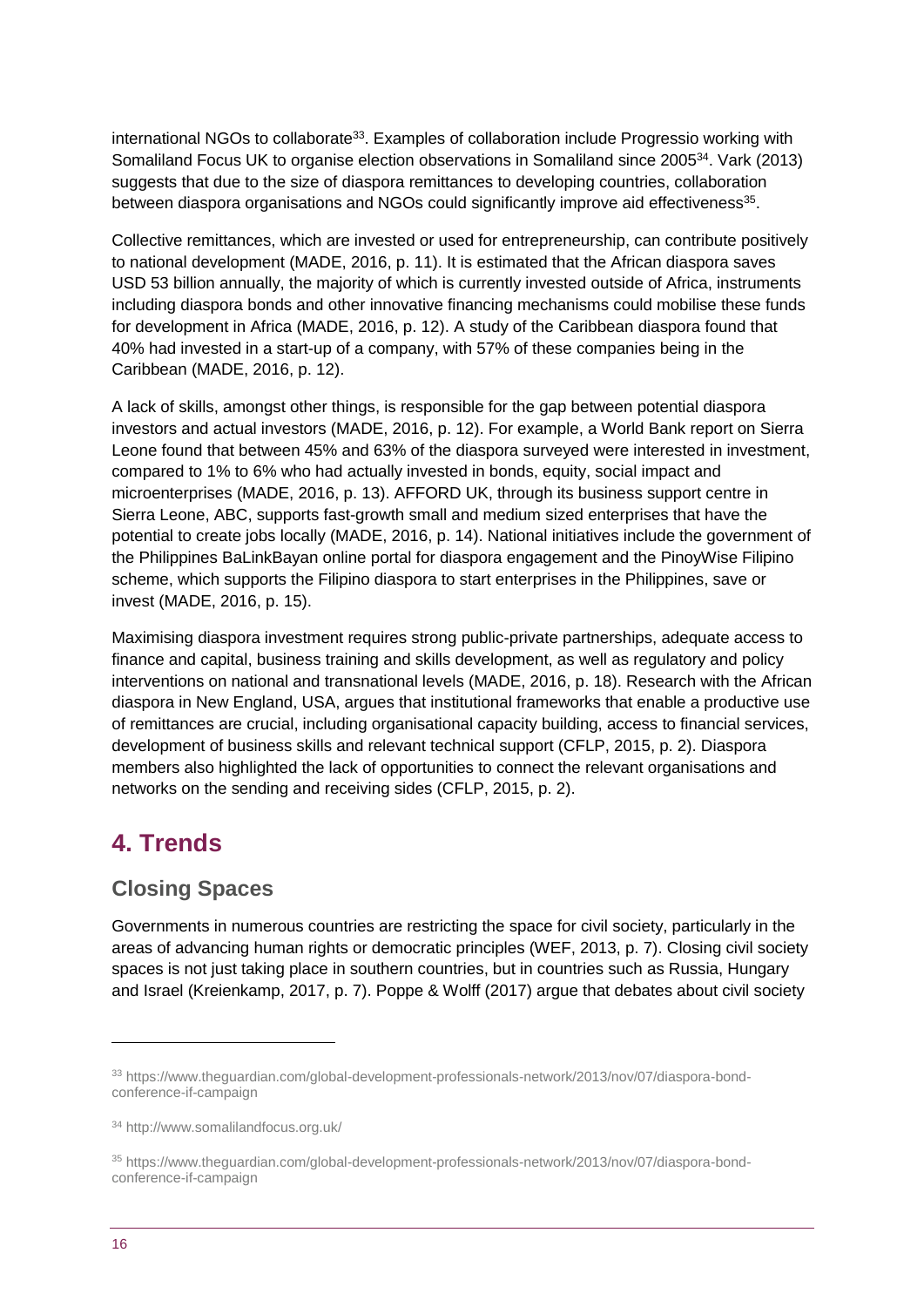and closing spaces are part of a wider trend, 'the backlash against democracy promotion' and contestation of the contemporary world order<sup>36</sup>. They also highlight how there can be a conflict between the promotion of human rights and democracy (which is the normative basis for many CSOs receiving support from global north governments and international organisations) and state claims to sovereignty, self-determination and non-interference (Poppe & Wolff, 2017). For example, in 2018, Uganda's President Museveni blamed civil society, foreign interference and the media for political protests<sup>37</sup>.

CIVICUS' (2018, p. 4) *State of Civil Society* found that 109 out of 195 countries have closed, repressed or obstructed civic space<sup>38</sup>. Open civic space is characterised by freedom of association, peaceful assembly and freedom of expression: civil society depends on these three key rights<sup>39</sup>. CIVICUS (2018, p. 4) estimate that only 4% of the world's population live in civic space that can be classified as open; 14% in narrowed civic space; 37% in obstructed civic space; 17% in repressed civic space; and, 28% in closed civic space. In 2017, laws regulating the right to protest came into force or were proposed in Argentina, Brazil, Chile, Germany, Iraq, Norway, Paraguay, Russia and Tanzania; whilst, laws regulating free speech came into force or were proposed in Cote D'Ivoire, Fiji, Kazakhstan, Saudi Arabia, Thailand, Tunisia, Uruguay and Venezuela (CIVICUS, 2018, p. 8). Maina Kiai, the former UN Special Rapporteur on the Rights to Freedom of Peaceful Assembly and of Association, has argued that, in many places around the world, civic space is no longer shrinking but 'already gone' (Kreienkamp, 2017, p. 2).

CIVICUS (2018, p. 12) have linked closing civil society spaces to the rise of populism, repressive governments asserting national sovereignty and the rise of socially conservative forces. Additional drivers include the 'war on terror' following 9/11 (Kreienkamp, 2017, p. 2). Civil society has been operating in an environment of 'continuous decline' in global political and civil liberties for the 'past decade' and deteriorating media freedom around the world (Kreienkamp, 2017). The International Centre for Not-for-Profit Law argues that 64 restrictive new laws and regulations were adopted by governments worldwide in 2015-16 leaving global civic space severely narrowed (Kreienkamp, 2017, p. 3).

UCL (University College London) have developed a new cross-country database documenting restrictive laws and practices in 177 countries from 2000 to 2014, as part of a new project to identify when, why and how states seek to silence civil society (Kreienkamp, 2017, p. 3). This project suggests that restrictions against CSOs are pervasive and widespread, with certain regions at particular risk (Kreienkamp, 2017, p. 3). Findings include:

<sup>&</sup>lt;sup>36</sup> The drivers of closing space for civil society are the subject of academic debate and include the war on terror/ fight against terrorism, the rise of populism and tensions exposed by mass social movements. For more information, se[e https://www.openglobalrights.org/closing-space-for-civil-society/.](https://www.openglobalrights.org/closing-space-for-civil-society/) Closing space is occurring across all state types (democratic, authoritarian, hybrid, developed and developing, north and south).

<sup>37</sup> For more information see https://www.dw.com/en/ugandas-museveni-blames-civil-society-for-political-unrest/a-45432927

<sup>38</sup> CIVICUS is a global civil society alliance, established in 1993 and headquartered in Johannesburg with representation at the UN Headquarters in New York and the UN offices in Geneva. For more information see https://www.civicus.org/index.php/who-we-are/about-civicus

<sup>39</sup> CIVICUS recognise that many other factors (e.g. levels of funding, strength d public trust) affect civil society's success. However, CIVICUS civic space monitoring tool focus on the three key rights that form the basis for civil society. For more information see https://monitor.civicus.org/whatiscivicspace/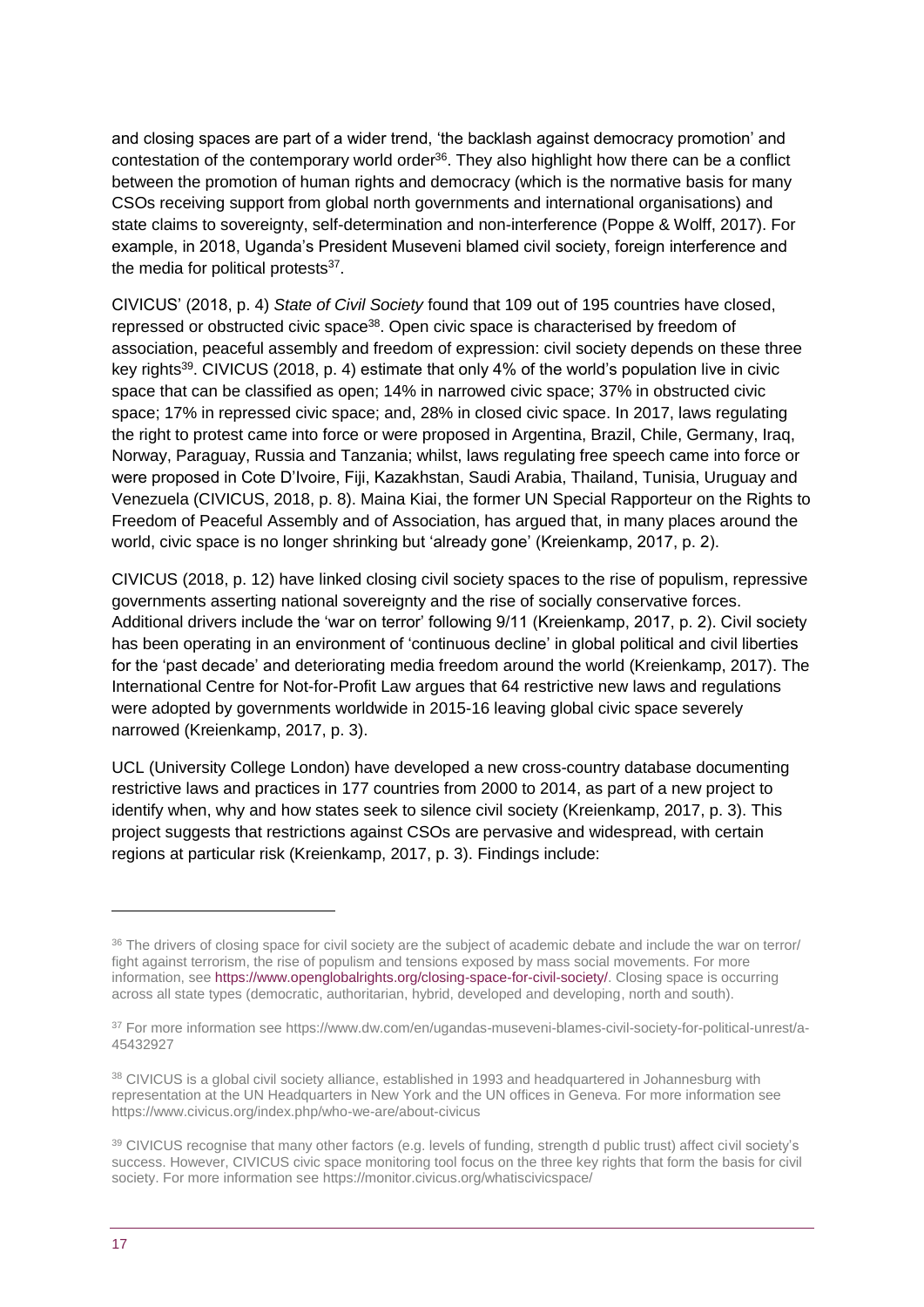- States who commit severe human rights abuses have a strong incentive to silence civil society, especially if they have signed human rights treaties;
- Hybrid regimes (neither consolidated democracies or full autocracies) are more likely to impose restrictions;
- There is also some evidence that states are more likely to restrict CSOs when faced with domestic security threats e.g. terrorism (Kreienkamp, 2017, p. 6).

States deploy a range of formal and informal strategies to undermine the credibility, financial stability and legal protection of CSOs (Kreienkamp, 2017):

- Legislation regulating foreign funding including requirements for CSOs to report on foreign funding;
- De-legitimisation campaigns that result in reputational costs, additional bureaucratic and administrative hurdles (e.g. requirement to file all planned activities in advance with the government), the risks of fines and other sanctions in case of non-compliance with new reporting targets, difficulties to access and engage with target groups, authorities and alternative national funders, and psychological pressures for the individuals involved;
- Governments creating 'loyal voices' by establishing government –organised nongovernmental organisations (GONGOs), for example, the Myanmar Women's Affairs Federation and Sudan's Human Rights Organisation<sup>40</sup>.

VanDyck (2017) argues that the establishment of GONGOs to infiltrate and gather information on the human rights community is an example of the growing adversarial relationship between governments and human rights organisations (p. 2). In response, a significant number of human rights, humanitarian, training and grassroots organisations have become reluctant to engage and collaborate with governments (VanDyck, 2017, p. 2).

#### **Increased surveillance**

Both the media and academics have expressed concerns about authorities' increasing surveillance of civil society, particularly journalists and human rights campaigners. For example, the Citizen Lab at the University of Toronto argue that Pegasus spyware has been used to target civil society by spying on people through their mobile phones, including in Mexico<sup>41</sup>. Ahmed & Perlroth (2017) have labelled Mexico one of the most hostile environments for journalists.

Since 2011, at least three Mexican federal agencies have purchased Pegasus spyware, which infiltrates smartphones to monitor calls, texts, emails, contacts and calendars, as well as being able to use the microphone and camera for surveillance (Ahmed & Perlroth, 2017). It is alleged that these agencies have illegally used Pegasus software to target human rights lawyers, journalists and anti-corruption activists (Ahmed & Perlroth, 2017). The Mexican government deny that it is behind the hacking of civil society actors' phones and the nature of the Pegasus software means that it is hard to determine exactly who is behind the specific hacking attempts (Ahmed & Perlroth, 2017). Experts at Toronto University's Citizen Lab believe it was the Mexican

<sup>40</sup> https://foreignpolicy.com/2009/10/13/what-is-a-gongo/

<sup>41</sup> https://citizenlab.ca/2018/09/hide-and-seek-tracking-nso-groups-pegasus-spyware-to-operations-in-45 countries/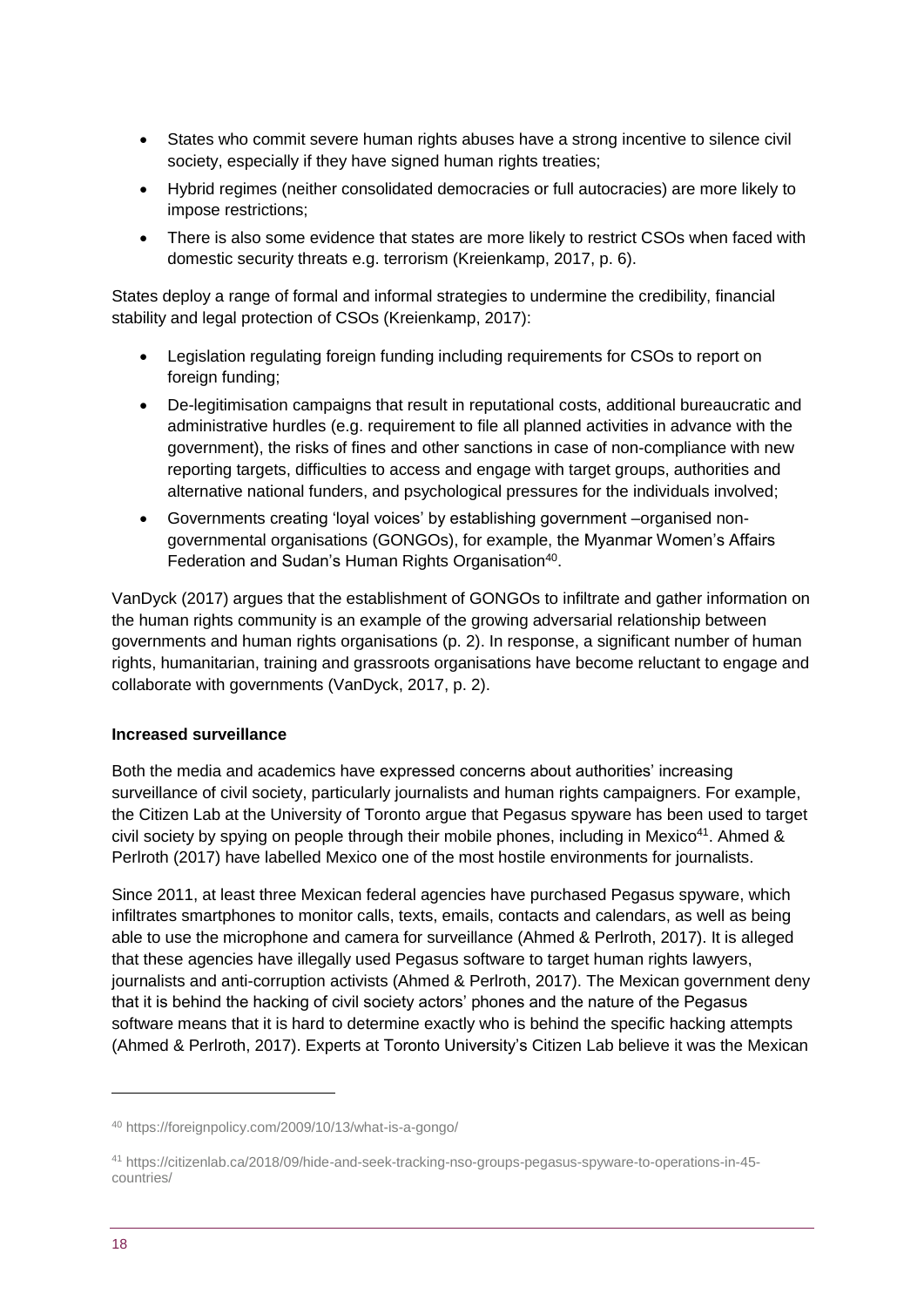government as Pegasus software can only be used by the agency that purchased it (Ahmed & Perlroth, 2017).

#### **Increased violence**

More than 1,000 human rights defenders were killed, harassed, detained or subjected to smear campaigns in 2016: more than 75% of those killed were in Latin America (Kreienkamp, 2017, p. 3). The rise in killings of environmental activists in Latin America has been linked to the expansion of extractive industries, the influx of associated multinational corporations and criminal enterprises, and a prevailing culture of effective state-sanctioned impunity (Kreienkamp, 2017, p. 8). In 2016, Honduran environmental and indigenous rights campaigner, Berta Caceres who was campaigning against the construction of the Agua Zarca hydroelectric dam, was murdered<sup>42</sup>. In the following two years, according to Amnesty International, those campaigning for justice for Caceres have been threatened. Eight people have been arrested in connection with the murder, some of whom have links to the company building the dam and others to the military.

#### **Media restrictions**

Governments are controlling the free flow of information in order to control, monitor or silence civil society (Kreienkamp, 2017, p. 8). This includes journalists and media outlets being pressured into self-censorship (e.g. by the risk of costly lawsuits or personal risk), government increasing control of digital technologies and social media problems (e.g. by spreading fake news), and shutting down the internet when facing intense resistance (Kreienkamp, 2017, p. 8). Reporters without Borders (2017) argue that media freedom globally is more under threat now than ever before, with a worsening situation in nearly two-thirds of the 180 countries it includes in its World Press Freedom Index<sup>43</sup>. In 2017, Cameroon introduced a three-month internet block in its Anglophone regions; whilst Iran and Togo shut down the internet during mass protests (CIVICUS, 2018, p. 11). Viet Nam, jailed at least 25 online activists in 2017 (CIVICUS, 2018, p. 11).

#### **Restrictions on funding**

Targeting foreign funding is one of the most effective and commonly used strategies to curb civil society, often justified on the grounds of increasing transparency (Kreienkamp, 2017, p. 7):

- In India, at least 30 CSOs, including Greenpeace India have been refused a government license to receive foreign funding in 2016 because their activities were not deemed to be in the national interest;
- In Ethiopia, severe restrictions on foreign funding, introduced in 2009 resulted in 25% of local groups closing within three years.

Governments and policy-makers normally invoke the need to protect national security and sovereignty when adopting restrictions on foreign funding for domestic CSOs (Kreienkamp, 2017,

<sup>42</sup> For more information see https://www.amnesty.org/en/latest/campaigns/2018/03/legacy-of-honduran-activistberta-caceres-lives-on/

<sup>43</sup> https://rsf.org/en/2017-press-freedom-index-ever-darker-world-map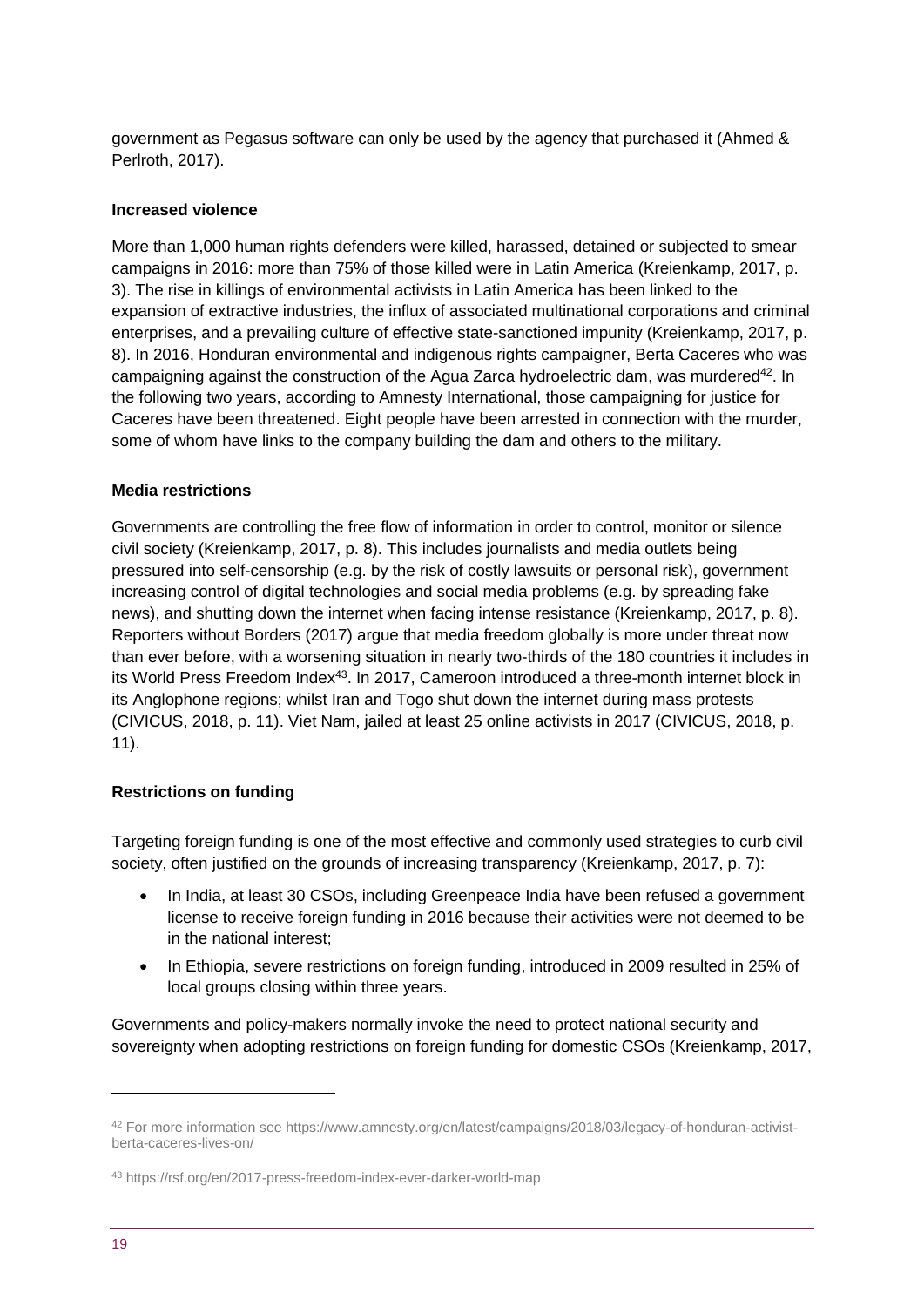p. 5)<sup>44</sup>. For example, when introducing a 2004 bill to ban foreign funding for CSOs Zimbabwe's President Mugabe stated: "*We cannot allow them to be conduits or instruments of foreign interference in our national affairs*" (quoted in Kreienkamp, 2017, p. 5). Academic research has suggested that governments are more likely to restrict foreign or foreign-supported CSOs when they are undergoing domestic political competition or challenges (Kreienkamp, 2017, p. 5).

Many governments, including Russia, Hungary and Israel are regulating or cutting their funding for civil society, this includes making funding dependent on governmental approval, implementing a cap, prohibiting funding by certain donors or for certain kinds of activities, making it mandatory to channel donor funding through government backs, or banning foreign funding altogether (Kreienkamp, 2017, p. 7).

Legal and regulatory measures used by governments to curtail international financing include:

- Requiring prior government approval for the receipt of international funding
- Enacting 'foreign agent' legislation to stigmatise internationally funded CSOs
- Caps on the amount of foreign funding a CSO can receive
- Requirement for foreign funding to be routed through government controlled entities
- Restricting activities that can be undertaken with foreign funding
- Prohibiting CSOs from receiving funding from specific donors
- Constraining international funding through the overly broad application of anti–money laundering and counterterrorism measures
- Taxing the receipt of international funding
- Imposing onerous reporting requirements on the receipt of international funding
- Using defamation, treason, and other laws to bring criminal charges against recipients of international funding (Rutzen, 2015, p. 31).

#### **Strategies for resisting closing spaces**

In Botswana and Kenya, LGBT rights groups have successfully challenged government refusals to allow them to register (Kreienkamp, 2017, p. 10). In 2014, UN Special Rapporteur, Maina Kiai launched a project to support strategic litigation in domestic and regional courts for cases related to the right of freedom of peaceful assembly and of association (Kreienkamp, 2017, p. 10). However, this like other strategies to resist closing spaces, has some limitations: litigation is costly, the likelihood of success is dependent on the independence of the judiciary, and if successful, states can refuse to follow court orders (Kreienkamp, 2017, p. 10).

Other strategies include:

- Network support (allows CSOs to engage in collective advocacy action);
- Diversifying funding;
- Forming links with international business;

<sup>44</sup> Restrictions on foreign funding are not just occurring in southern countries, but in Europe as well, including Russia. Hungary's Prime Minister has suggested foreign funded CSOs could threaten Hungary's sovereignty and national security (Kreienkamp, 2017, p. 5).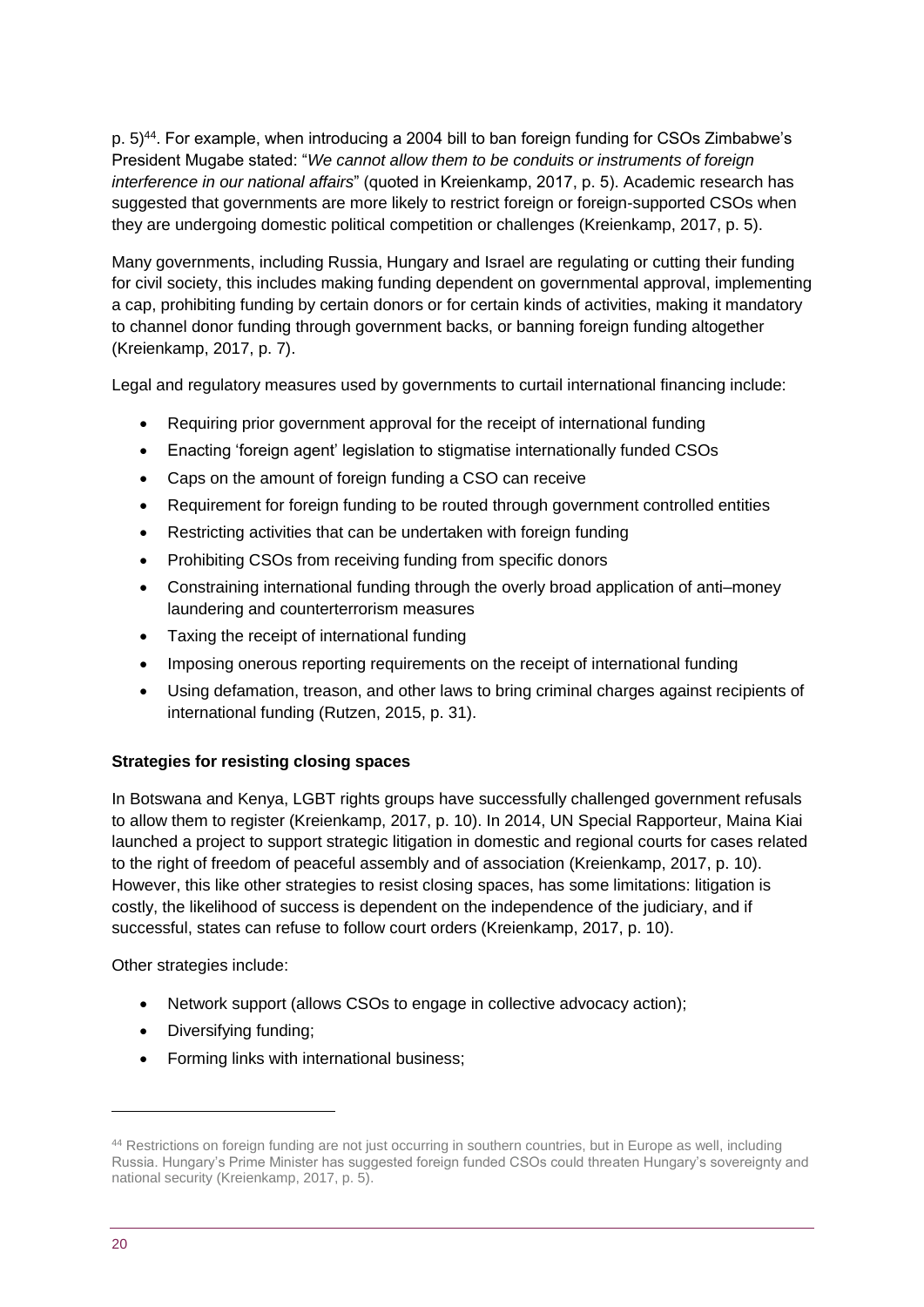- Third-party states voicing concern over civil society restrictions and exerting pressure on governments;
- Development of early warning mechanisms, including a suggested EU 'Shrinking Space Early Warning' mechanism that would allow Member States to respond to new restrictive legislation before it is passed (Kreienkamp, 2017, p. 11).

CIVICUS (2018) argue that 'the fightback is on': there are signs that citizens are organising and mobilising in new and creative ways to defend civic freedoms (p. 4). They cite El Salvador and the Dominican Republic as examples. In El Salvador, following years of civil society advocacy, the government passed a law banning environmental and socially harmful gold-mining practises (CIVICUS, 2018, p. 16). In the Dominican Republic, the Green March Movement brought people from all sections of society together to protest corruption (CIVICUS, 2018, p. 16)<sup>45</sup>.

### **Changing funding sources**

International civil society leaders argue there has been a decline in funding available for advocacy, rights-based activities and causes that challenge the status quo (WEF, 2013, p. 7). As part of the restrictions on civil society, some governments have taken steps to limit access to national and foreign funding (WEF, 2013, p. 7). The WEF (2013) also argue that restrictions on civil society's space has implications for the willingness of the private sector in some countries to engage in social responsibility programmes due to worries about these being seen as a threat to the state (p. 7).

Funding sources are changing for both domestic civil society organisations in developing countries and northern NGOs who operate in southern contexts. Traditional funding streams are shrinking along with modifications to donor criteria including diversification of funding sources, requirements for private sector partners and stringent requirements to demonstrate impact (WEF, 2013, p. 15). New funding sources include market philanthropists, social entrepreneurs, social investment products and crowd-sourcing (WEF, 2013, p. 15). Geopolitical and economic shifts including the expansion of Chinese foreign direct investment in Africa and the changing focus of donor countries from aid to trade with key emerging market economies are also shifting the axis of development (WEF, 2013, p. 15).

In the interviews for the WEF's 2013 Report into the future of civil society, civil society leaders identified competition for resources and visibility as a key barrier to effectiveness (p. 16). For civil society based in the global south, dwindling donor funding and shifting priorities driven by foreign policy considerations pose a threat to their sustainability (VanDyck, 2017, p. 2). VanDyck (2017) argues that in light of this, civil society in the global south needs to shift its focus and strengthen its ability to mobilise resources from domestic constituencies and reduce excessive dependency on foreign donors (p. 5). Currently, the relationship between donors and civil society is ad hoc, short-term and on a project basis, consequently civil society groups can be seen as implementers of donors' development or foreign policy agendas and donors do not feel an

<sup>45</sup> Examples of restricted civil society space in the region include Nicaragua. In 2007, the government introduced laws limiting funding to CSOs, banned INGO, and introduced laws to prevent organisations from becoming political parties. This has escalated into violent repression of citizen mobilisations. For more information see http://www.icnl.org/research/monitor/nicaragua.html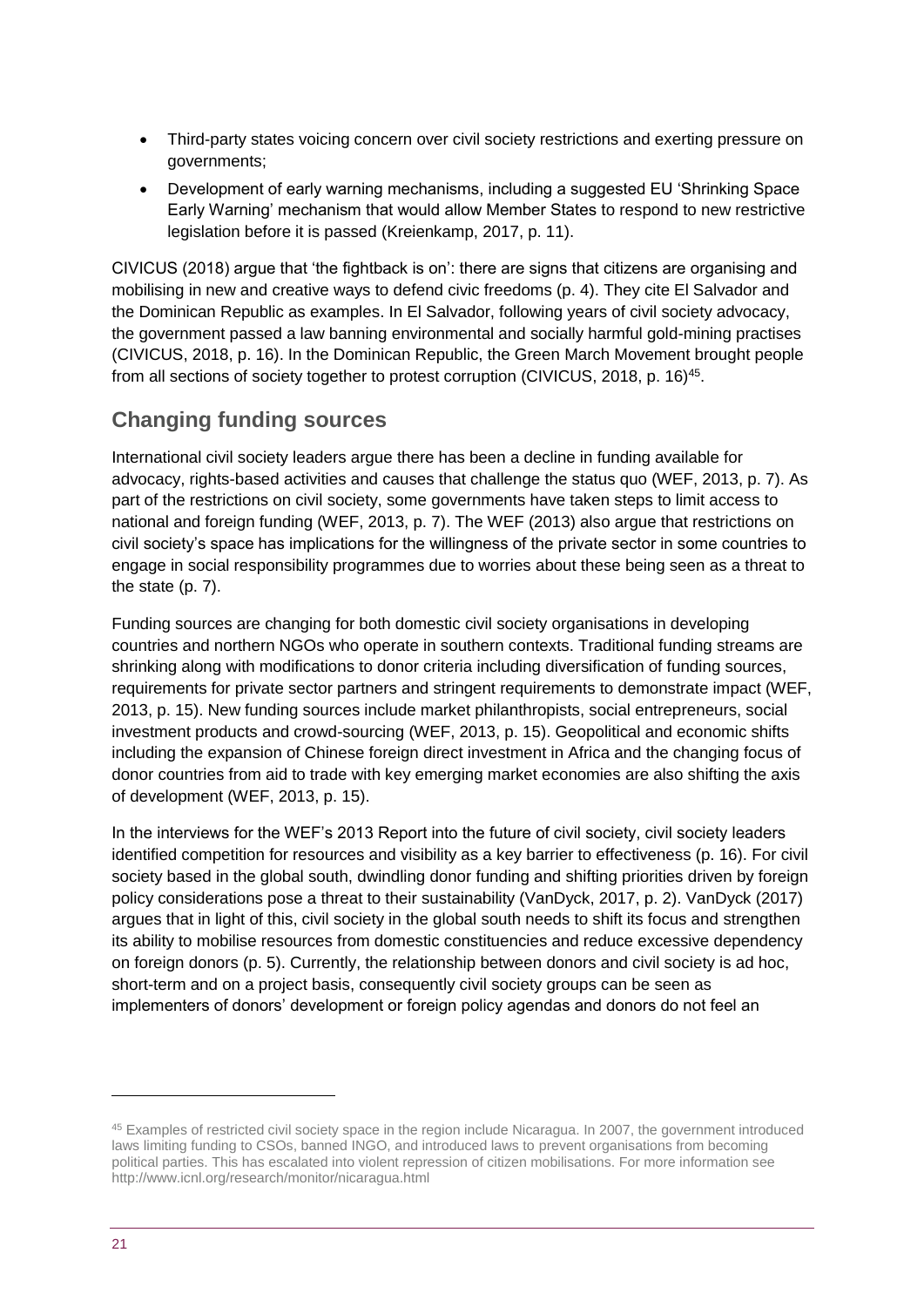obligation to support them to become robust or sustainable beyond project timelines (VanDyck, 2017, p. 5).

### **Technology**

Civil society groups are becoming more technologically literate, using social media platforms and new tools such as podcasts for awareness raising and fundraising and technological tools to improve the efficacy of their work (Jezard, 2018). For example, WWF (the Worldwide Fund for Nature) use aerial drone technology, animal tracking devices and infrared cameras in their work combatting illegal poaching of endangered species (Jezard, 2018). UNICEF's U-Report bot is a free SMS social monitoring tool: in 2015, working with government ministers in Liberia, it helped to uncover a scandal in which teachers were exploiting children by awarding grades and pass marks in return for sex (Jezard, 2018). In under 24 hours, 13,000 people had responded, counselling services identified and a support helpline established (Jezard, 2018). Technology, as outlined in section 1 of this report, has also

### **Faith groups**

The WEF (2013) argue that there is increasing interest in and prominence of faith and religious culture in public life, accompanied by a growing interest in the role of faith groups (p. 11). Factors driving this interest are appreciation of the dynamism and the growth of faith in many parts of the world; the resources inherent within faith communities, e.g. human and social capital; governments extending new forms of participatory governance to include faith communities; and, the growing presence of religions online (WEF, 2013, p. 11). Faith groups play a number of roles in development including that of service provider: in some African countries, the faiths provide 70% of health services (WEF, 2013, p. 11). Faith groups also play an interesting role in the promotion of human rights: for example, in some cases arguing for protections for LGBTI people and in others adopting an anti-LGBTI people stance<sup>46</sup>. The role of faith groups is extremely interesting and merits more attention than is possible in this report.

## <span id="page-21-0"></span>**5. References**

African Development Bank. (2012). *Framework for Enhanced Engagement with Civil Society Organisations.* Abidjan: African Development Bank, [https://www.afdb.org/fileadmin/uploads/afdb/Documents/Policy-](https://www.afdb.org/fileadmin/uploads/afdb/Documents/Policy-Documents/Framework_for_Enhanced_Engagement_with_Civil_Society_Organizations-06_2015.pdf)[Documents/Framework\\_for\\_Enhanced\\_Engagement\\_with\\_Civil\\_Society\\_Organisations-](https://www.afdb.org/fileadmin/uploads/afdb/Documents/Policy-Documents/Framework_for_Enhanced_Engagement_with_Civil_Society_Organizations-06_2015.pdf)[06\\_2015.pdf](https://www.afdb.org/fileadmin/uploads/afdb/Documents/Policy-Documents/Framework_for_Enhanced_Engagement_with_Civil_Society_Organizations-06_2015.pdf)

Ahmed, A. and Perlroth, N. (2017). Using Texts as Lures, Government Spyware Targets Mexican Journalists and Their Families. *New York Times 19 June 2017*, retrieved from <https://www.nytimes.com/2017/06/19/world/americas/mexico-spyware-anticrime.html>

Center for Finance, Law & Policy (CFLP). (2015). *African Diaspora and Remittances.* Boston University: Center for Finance, Law & Policy. Retrieved from

<sup>46</sup> For more information see the topic Religion and Human Rights on the Open Global Rights forum: https://www.openglobalrights.org/religion-and-human-rights/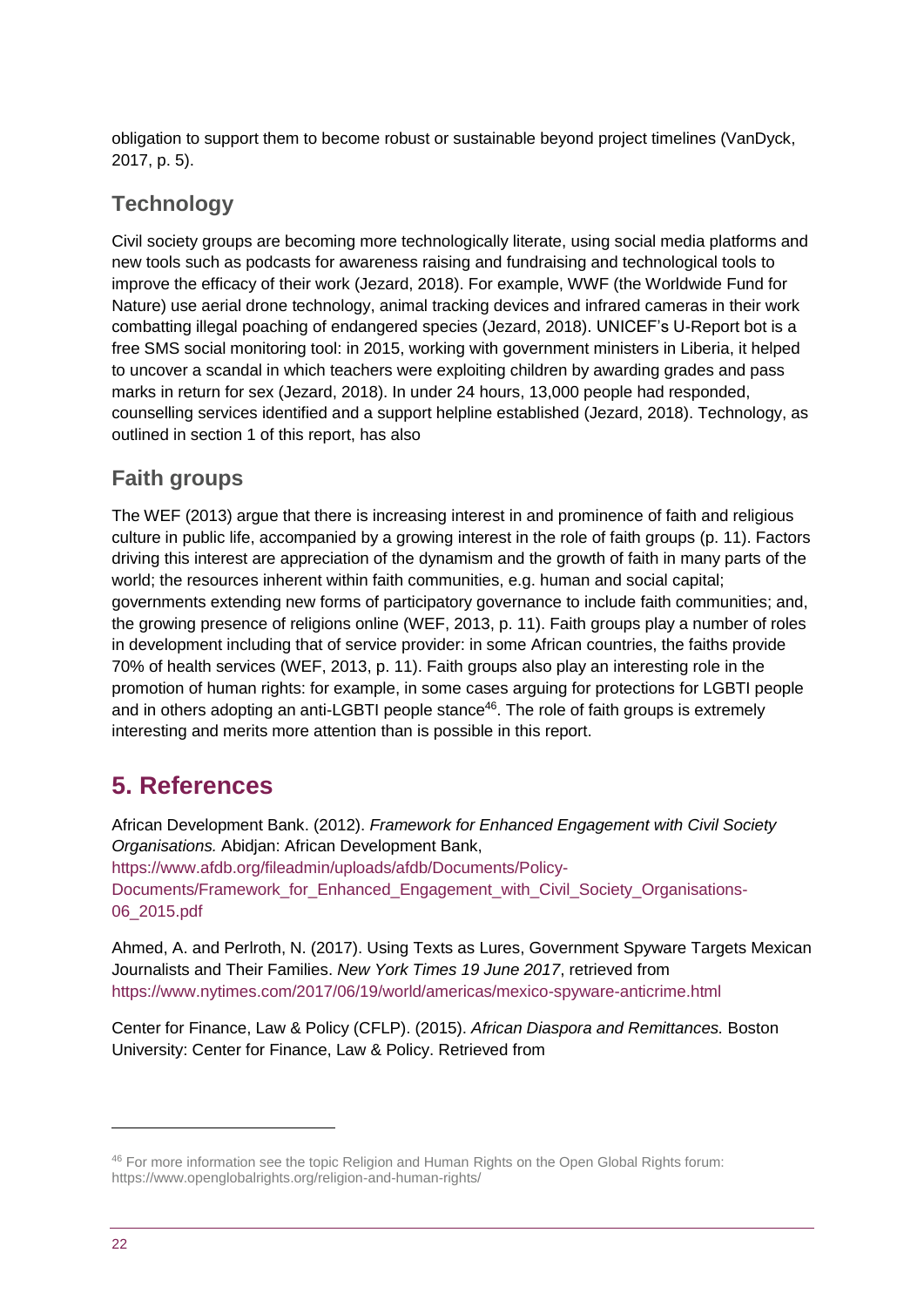https://www.bu.edu/africa/files/2016/11/Boston-University-Report-African-Diaspora-and-Remittances.pdf

CIVICUS. (2018). *State of Civil Society Report 2018. Year in Review: Top Ten Trends.* Retrieved from https://www.civicus.org/documents/reports-and-publications/SOCS/2018/socs-2018 overview\_top-ten-trends.pdf

Evers, A. (1995). Part of the welfare mix: the third sector as an intermediate area. *Voluntas: International Journal of Voluntary and Nonprofit Organizations, 2, pp. 159-182*

Green, S. (2017). *Civil Society at a Crossroads: Exploring Sustainable Operating Models.*  Washington DC: Centre for Strategic and International Studies. Retrieved from https://csisprod.s3.amazonaws.com/s3fs-

public/publication/171012\_Green\_CivilSocietyCrossroads\_Web.pdf?CLFnRWYASKYtcID48YQ9l iLNb1mK1RSc

Jezard, A. (2018). *Who and what is 'civil society?'* World Economic Forum Agenda article, 23 April 2018, retrieved from<https://www.weforum.org/agenda/2018/04/what-is-civil-society/>

Kleibl, T., & Munck, R. (2017). Civil society in Mozambique: NGOs, religion, politics and witchcraft, Third World Quarterly, 38:1, 203-218, DOI: 10.1080/01436597.2016.1217738

Kreienkamp, J. (2017). *Responding to the Global Crackdown on Civil Society.* Policy Brief, Global Governance Unit, UCL. Retrieved from https://www.ucl.ac.uk/globalgovernance/sites/global-governance/files/policy-brief-civil-society.pdf

MADE. (2016). *Diaspora and Migrant Investment and National Development: Building on the Nexus.* MADE Thematic Report, retrieved from

http://www.madenetwork.org/sites/default/files/DiasporaAndMigrantInvestmentAndNationalDevB uildingOnTheNexus%20Final%20291116.pdf

Mbote, D. K. (2016). *For sexual minorities, "closing space" for civil society means losing access to critical services.* Open Global Rights article, 6 July 2016, retrieved from [https://www.openglobalrights.org/for-sexual-minorities-closing-space-for-civil-society-means](https://www.openglobalrights.org/for-sexual-minorities-closing-space-for-civil-society-means-losin/)[losin/](https://www.openglobalrights.org/for-sexual-minorities-closing-space-for-civil-society-means-losin/)

Nazal, S. (2018). *5 ways CSOs can help advance the SDGs.* Asian Development Blog, 24 September 2018, retrieved from https://blogs.adb.org/blog/5-ways-csos-can-help-advance-sdgs

O'Driscoll, D. (2018). *Civil Society in Authoritarian Regimes*. K4D Helpdesk Report. Brighton, UK: Institute of Development Studies.

Poppe, A. E., & Wolff, J. (2017.) The contested spaces of civil society in a plural world: norm contestation in the debate about restrictions on international civil society support, *Contemporary Politics, 23:4, 469-488*, DOI: 10.1080/13569775.2017.1343219

Privacy International. (2018). *Lone voices leading the way: How civil society in Africa is successfully countering government narratives on cyber security.* Article, 11 July 2018, retrieved from [https://privacyinternational.org/blog/2160/lone-voices-leading-way-how-civil-society-africa](https://privacyinternational.org/blog/2160/lone-voices-leading-way-how-civil-society-africa-successfully-countering-government)[successfully-countering-government](https://privacyinternational.org/blog/2160/lone-voices-leading-way-how-civil-society-africa-successfully-countering-government)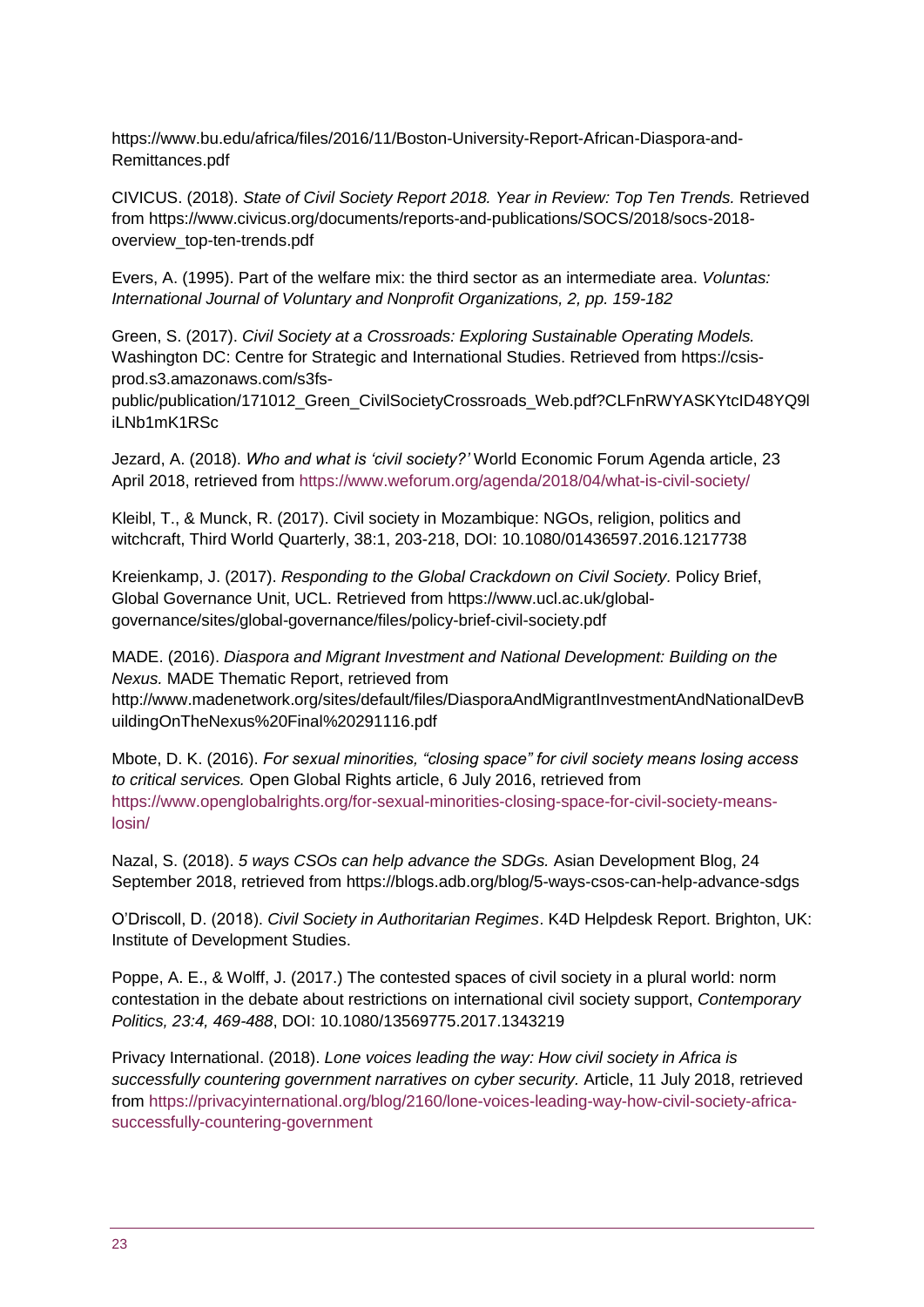Rutzen, D. (2015). Civil Society under Assault, *Journal of Democracy, 26.4, pp. 28-39,*  doi.org/10.1353/jod.2015.0071

Taylor, M. (2011). *Public Policy in the Community.* Basingstoke: Palgrave Macmillan.

Tomlinson, B. (2013). Beijing: UNDP China. Retrieved from [http://www.undp.org/content/dam/undp/documents/partners/civil\\_society/publications/2013\\_UND](http://www.undp.org/content/dam/undp/documents/partners/civil_society/publications/2013_UNDP-CH-Working-With-Civil-Society-in-Foreign-Aid_EN.pdf) [P-CH-Working-With-Civil-Society-in-Foreign-Aid\\_EN.pdf](http://www.undp.org/content/dam/undp/documents/partners/civil_society/publications/2013_UNDP-CH-Working-With-Civil-Society-in-Foreign-Aid_EN.pdf)

VanDyck, C., K. (2017). *Concept and definition of civil society sustainability.* Washington DC: Centre for Strategic and International Studies. Retrieved from https://csisprod.s3.amazonaws.com/s3fspublic/publication/170630\_VanDyck\_CivilSocietySustainability\_Web.pdf?QfxMIeHr9U8aeV1kOjF o.FBTsLG76HPX

World Bank. (2018). *Migration and Remittances: Recent Developments and Outlook.* Migration and Development Brief 29, April 2018, retrieved from https://www.knomad.org/sites/default/files/2018- 04/Migration%20and%20Development%20Brief%2029.pdf

World Economic Forum (2013). *The Future Role of Civil Society.* World Economic Forum in collaboration with KPMG International. Retrieved from http://www3.weforum.org/docs/WEF\_FutureRoleCivilSociety\_Report\_2013.pdf

### **Acknowledgements**

We thank the following experts who voluntarily provided suggestions for relevant literature or other advice to the author to support the preparation of this report. The content of the report does not necessarily reflect the opinions of any of the experts consulted.

- Mr Andrew Firmin, CIVICUS
- Dr Daivi Rodima-Taylor, University of Boston
- Mr Onyekachi Wambu, AFFORD UK
- Mr Paul Asquith, AFFORD UK

#### **Key websites**

- The CIVICUS civil society monitor: https://www.civicus.org/index.php/what-wedo/innovate/civicus-monitor
- Open Global Rights: https://www.openglobalrights.org/closing-space-for-civil-society/

#### **Suggested citation**

Cooper, R. (2018). *What is Civil Society? How is the term used and what is seen to be its role and value (internationally) in 2018?* K4D Helpdesk Report. Brighton, UK: Institute of Development Studies.